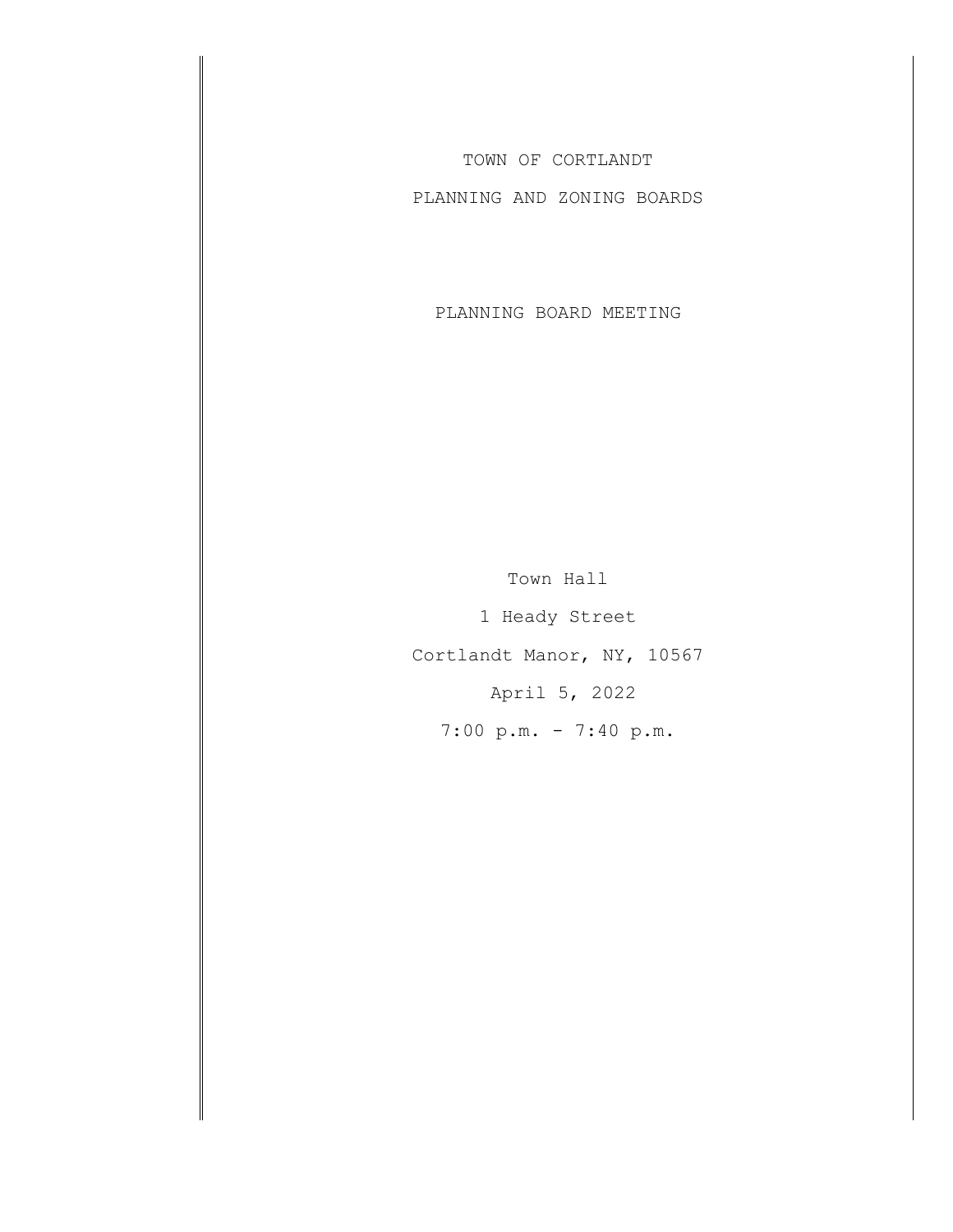MEMBERS PRESENT:

Loretta Taylor, Chairperson

Thomas A. Bianchi, Vice-Chairperson

Suzanne Decker

Robert Foley

Steve Kessler

George Kimmerling

Jeff Rothfeder

Chris Kehoe, Deputy Director, Planning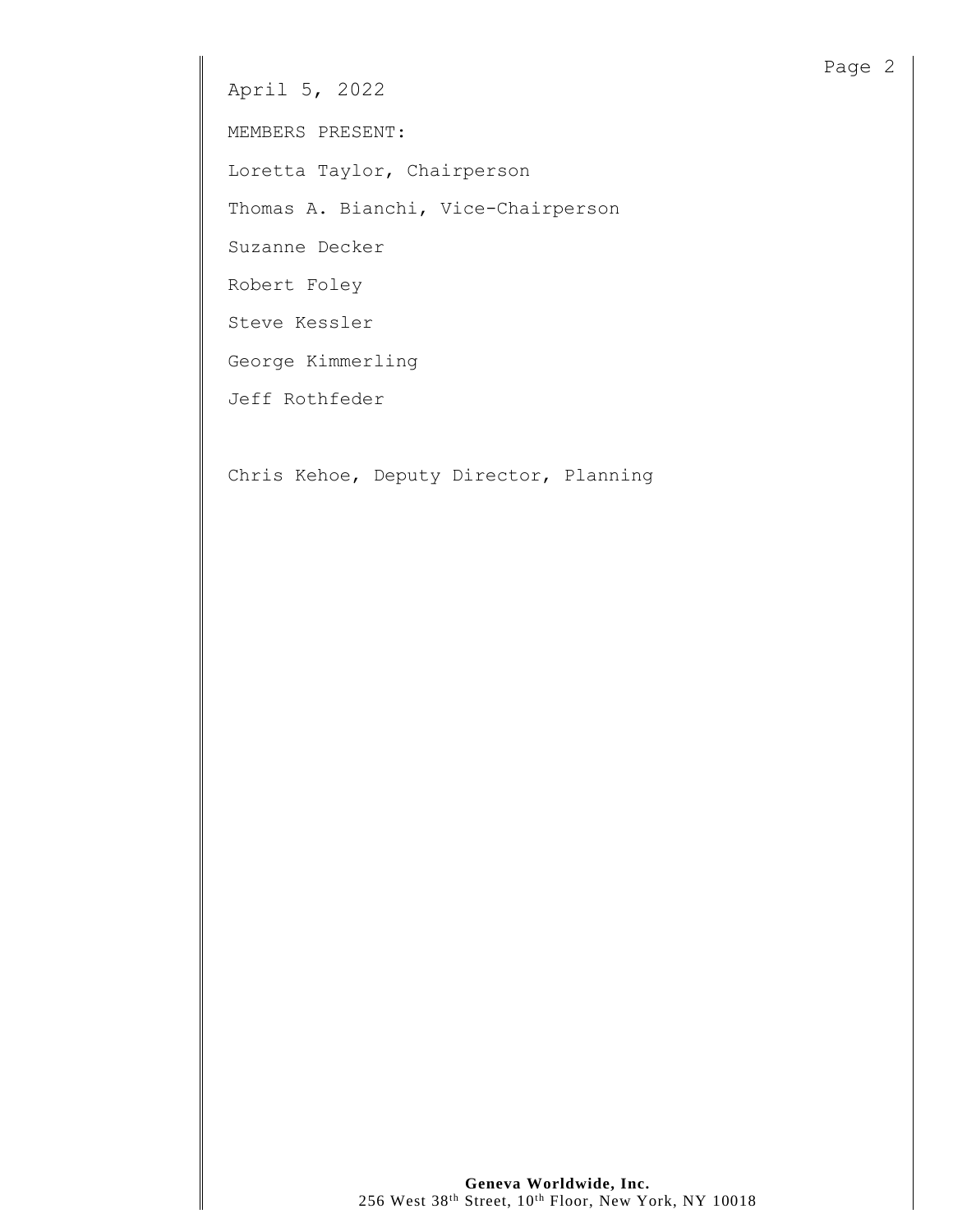|               | Page 3                                          |
|---------------|-------------------------------------------------|
| $\mathbf{1}$  | April 5, 2022                                   |
| $\mathbf{2}$  | (The board meeting commenced at 7:00            |
| 3             | $p.m.$ )                                        |
| 4             | MS. LORETTA TAYLOR: Okay. Please stand.         |
| 5             | MULTIPLE: I pledge of allegiance to the         |
| 6             | flag of the United States of America and to the |
| 7             | republic for which it stands, one nation under  |
| $\,8\,$       | God, indivisible, with liberty and justice for  |
| $\mathcal{G}$ | all.                                            |
| 10            | MR. CHRIS KEHOE: Mr. Kimmerling?                |
| 11            | MR. GEORGE KIMMERLING: Here.                    |
| 12            | MR. KEHOE: Mr. Rothfeder?                       |
| 13            | MR. JEFF ROTHFEDER: Here.                       |
| 14            | MR. KEHOE: Mr. Kessler?                         |
| 15            | MR. STEVE KESSLER: Here.                        |
| 16            | MR. KEHOE: Ms. Taylor?                          |
| 17            | MS. TAYLOR: Here.                               |
| 18            | MR. KEHOE: Mr. Bianchi?                         |
| 19            | MR. THOMAS BIANCHI: Here.                       |
| 20            | MR. KEHOE: Ms. Decker?                          |
| 21            | MS. DECKER: Here.                               |
| 22            | MR. KEHOE: Mr. Foley?                           |
| 23            | MR. ROBERT FOLEY: Here.                         |
| 24            | MS. TAYLOR: Alright, tonight we have a          |
|               |                                                 |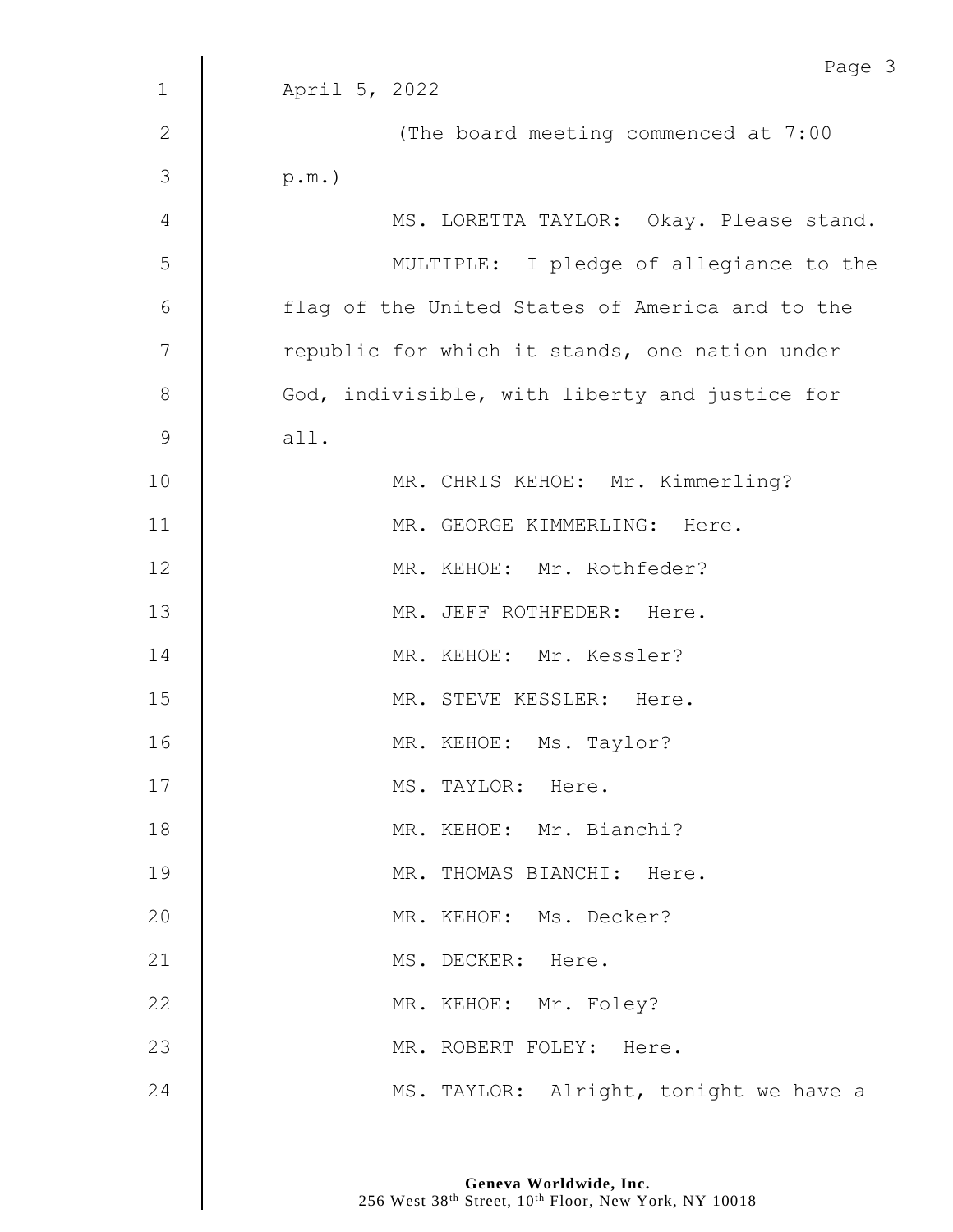|              | Page 4                                            |
|--------------|---------------------------------------------------|
| $\mathbf{1}$ | April 5, 2022                                     |
| 2            | couple of changes to the agenda. We are going --  |
| 3            | well, 2020-19 has been removed, per the applicant |
| 4            | I suppose. The second one, 2019-10, that one --   |
| 5            | MR. KESSLER: No, not that one.                    |
| 6            | MS. TAYLOR: Yeah, okay, so we so, I'm             |
| 7            | sorry, that's not the one. I'm getting a little   |
| $8\,$        | shoved around with my paper. PB, what is it,      |
| $\mathsf 9$  | 2020-10, and PB 1-16, I'm very sorry, that one    |
| 10           | has been removed as well. So I'm going to need    |
| 11           | people to -- they haven't been removed, they've   |
| 12           | been adjourned.                                   |
| 13           | MR. BIANCHI: Adjourned.                           |
| 14           | MS. TAYLOR: Please, Tom, can you give             |
| 15           | me and adjournment for 2020-10?                   |
| 16           | MR. BIANCHI: Yeah, Madam Chair, I move            |
| 17           | that we adjourn this application to the May       |
| 18           | meeting, per the applicant's request.             |
| 19           | MR. KIMMERLING: Second.                           |
| 20           | MS. TAYLOR: Thank you. On the question,           |
| 21           | all in favor?                                     |
| 22           | MULTIPLE: Aye.                                    |
| 23           | MS. TAYLOR: Alright. Opposed? All                 |
| 24           | rightie. The second, the second item, PB 1-16, is |
|              |                                                   |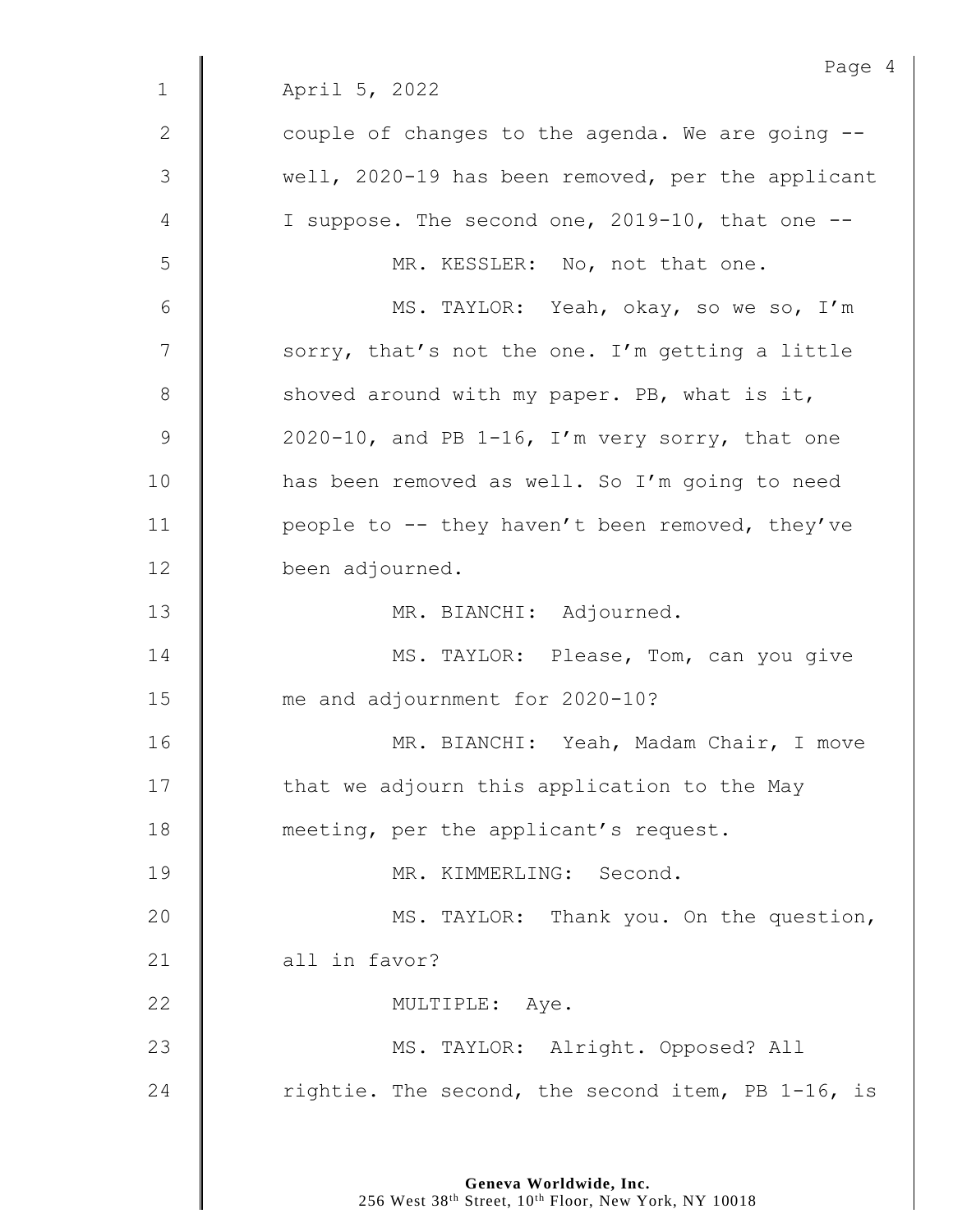| Page 5                                            |
|---------------------------------------------------|
| April 5, 2022                                     |
| also adjourned --                                 |
| MR. FOLEY: I make a motion.                       |
| MS. TAYLOR: This one is adjourned to              |
| June, July.                                       |
| MR. FOLEY: I make a motion that we                |
| adjourn PB 1-16 to July 12th at the request of    |
| the applicant.                                    |
| MR. KESSLER: Second.                              |
| MS. TAYLOR: Thank you. On the question,           |
| all in favor?                                     |
| MULTIPLE: Aye.                                    |
| MS. TAYLOR: Opposed? Alright. So we are           |
| moving down to the next area of your agenda,      |
| which is the subject of old business, and the     |
| application of James Connolly for preliminary and |
| final subdivision approval.                       |
| MR. FOLEY: No, we have to go back.                |
| MR. KEHOE: You have a time extension              |
| resolution?                                       |
| MR. FOLEY: Yeah, we have --                       |
| MR. KESSLER: Yeah. Madam Chair --                 |
| MR. FOLEY: We've got to go back to page           |
| one.                                              |
|                                                   |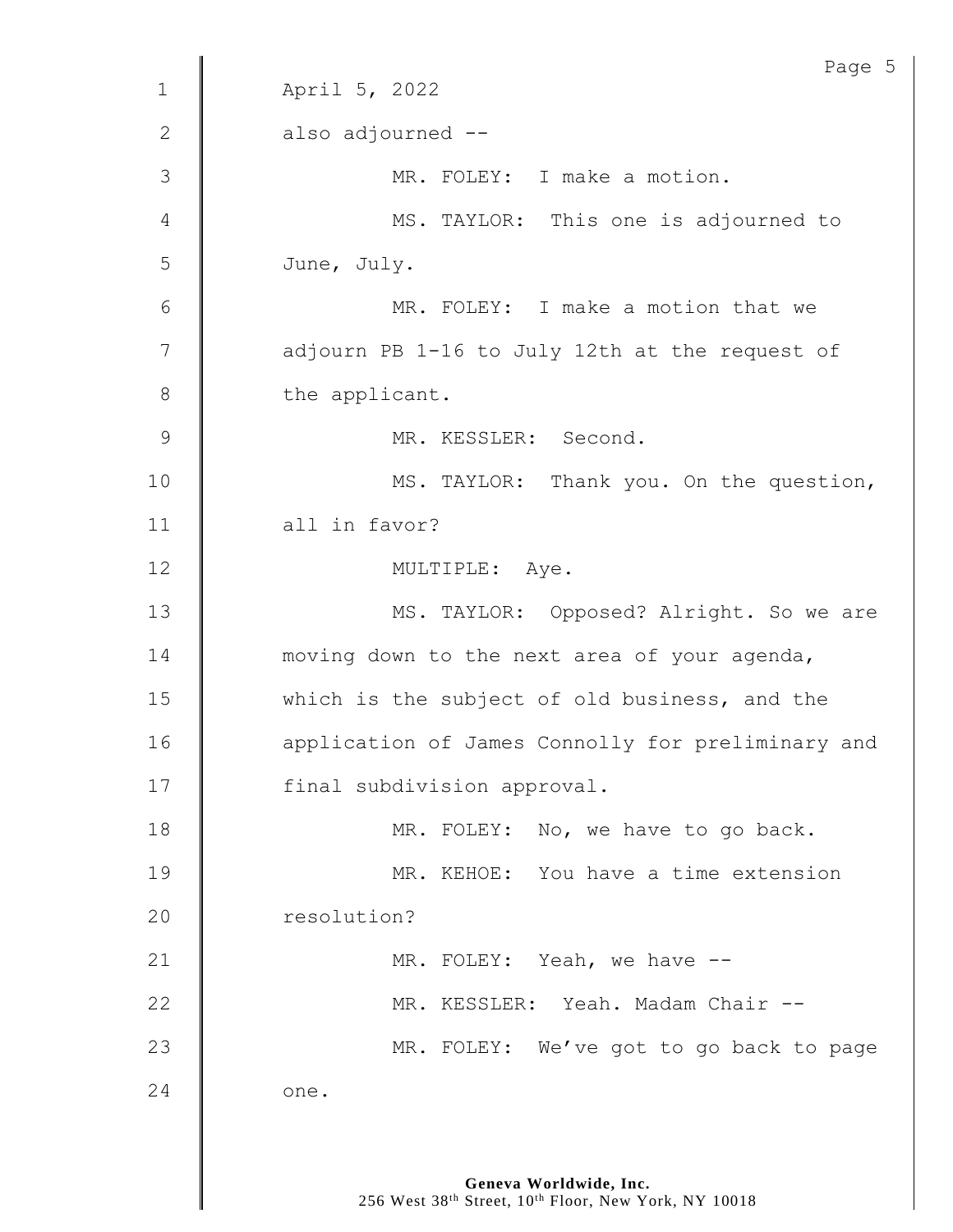|               | Page 6                                           |
|---------------|--------------------------------------------------|
| $\mathbf 1$   | April 5, 2022                                    |
| $\mathbf{2}$  | MS. TAYLOR: Oh, I'm sorry. Yes. Okay.            |
| 3             | Sorry, okay. We do have a time extension and who |
| 4             | is to do that? You, Steve?                       |
| 5             | MR. KESSLER: Yeah, Madam Chair I move            |
| 6             | that we approve a three-month time extension,    |
| 7             | resolution 5-22.                                 |
| 8             | MS. TAYLOR: Thank you.                           |
| $\mathcal{G}$ | MR. ROTHFEDER: Second.                           |
| 10            | MS. TAYLOR: Thank you. On the question,          |
| 11            | all in favor?                                    |
| 12            | MULTIPLE: Aye.                                   |
| 13            | MS. TAYLOR: Opposed? Alright. We're              |
| 14            | good. Alright. We're down to the item of the     |
| 15            | first of several items under old business.       |
| 16            | MR. BIANCHI: We still have                       |
| 17            | correspondence.                                  |
| 18            | MS. TAYLOR: Excuse me, did I skip                |
| 19            | something?                                       |
| 20            | MR. BIANCHI: Correspondence? No?                 |
| 21            | MS. TAYLOR: Uh --                                |
| 22            | MR. BIANCHI: Mine does.                          |
| 23            | MS. TAYLOR: Yeah, that was Keith's, the          |
| 24            | time extension, time extension, so Keith you're  |
|               |                                                  |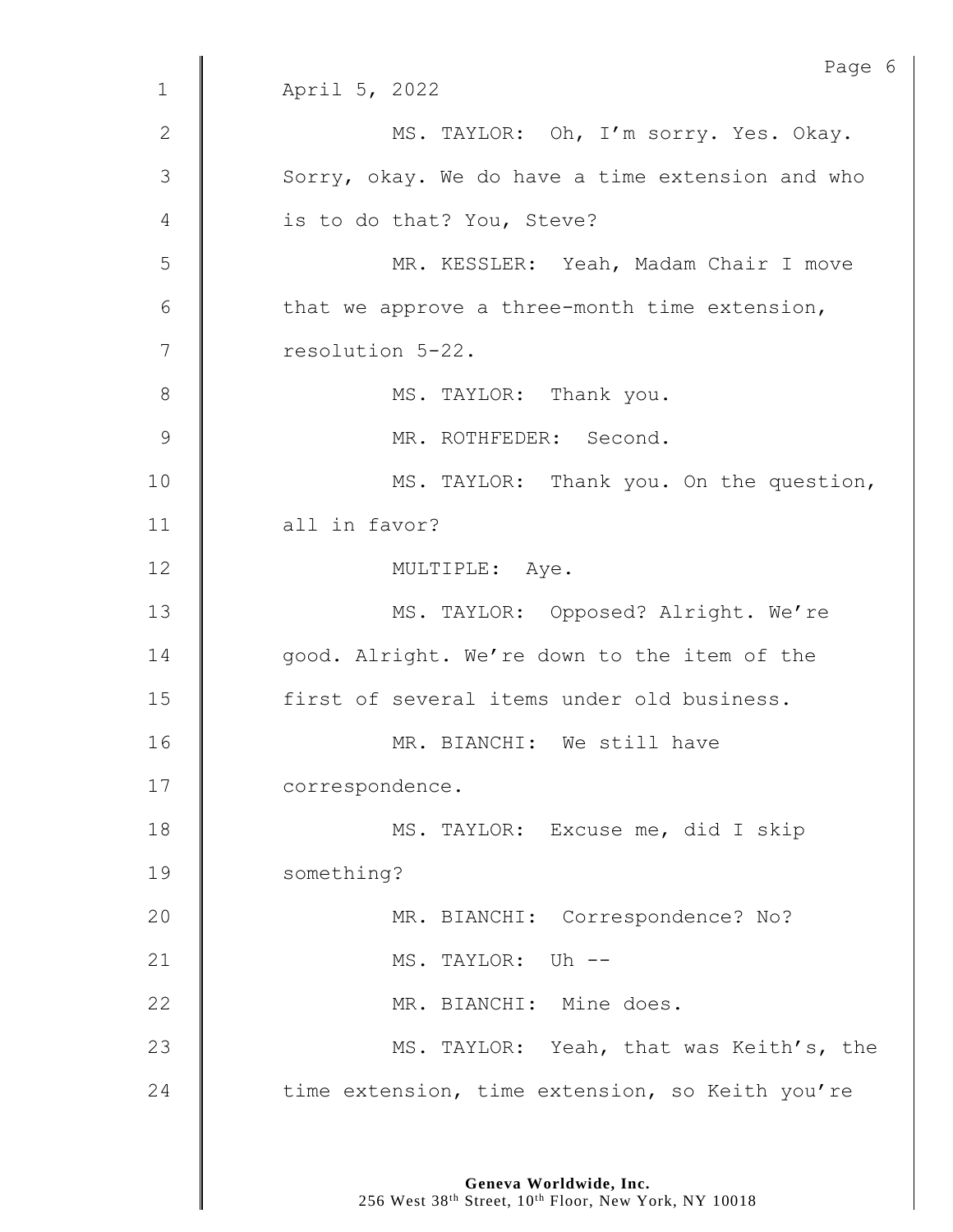|             | Page 7                                           |
|-------------|--------------------------------------------------|
| $\mathbf 1$ | April 5, 2022                                    |
| 2           | going to get a time extension for what was it,   |
| 3           | three months or so?                              |
| 4           | MR. KESSLER: Three months, yes.                  |
| 5           | MS. TAYLOR: Yes. Okay. No, I did not --          |
| 6           | I wasn't diligent in putting that -- who was     |
| 7           | supposed to take that one.                       |
| $8\,$       | MR. KESSLER: I did, we just voted on             |
| 9           | it.                                              |
| 10          | MS. TAYLOR: Okay.                                |
| 11          | MR. KESSLER: Yeah, Resolution 5-22.              |
| 12          | MS. TAYLOR: Very good, we're good.               |
| 13          | MR. BIANCHI: Okay, sorry.                        |
| 14          | MS. TAYLOR: Okay, so I think we're done          |
| 15          | with that, right? Yes, or no?                    |
| 16          | MR. KEHOE: Yes.                                  |
| 17          | MS. TAYLOR: We're down to the final              |
| 18          | three items of the night and they're all under   |
| 19          | old business, it's PB 2022-3, the application of |
| 20          | James Connolly for preliminary and final         |
| 21          | subdivision approval for a 2-lot minor           |
| 22          | subdivision of an approximately 1.49 acre parcel |
| 23          | of property, located at 49 Dutch Street, the     |
| 24          | latest drawings were revised as of March 21,     |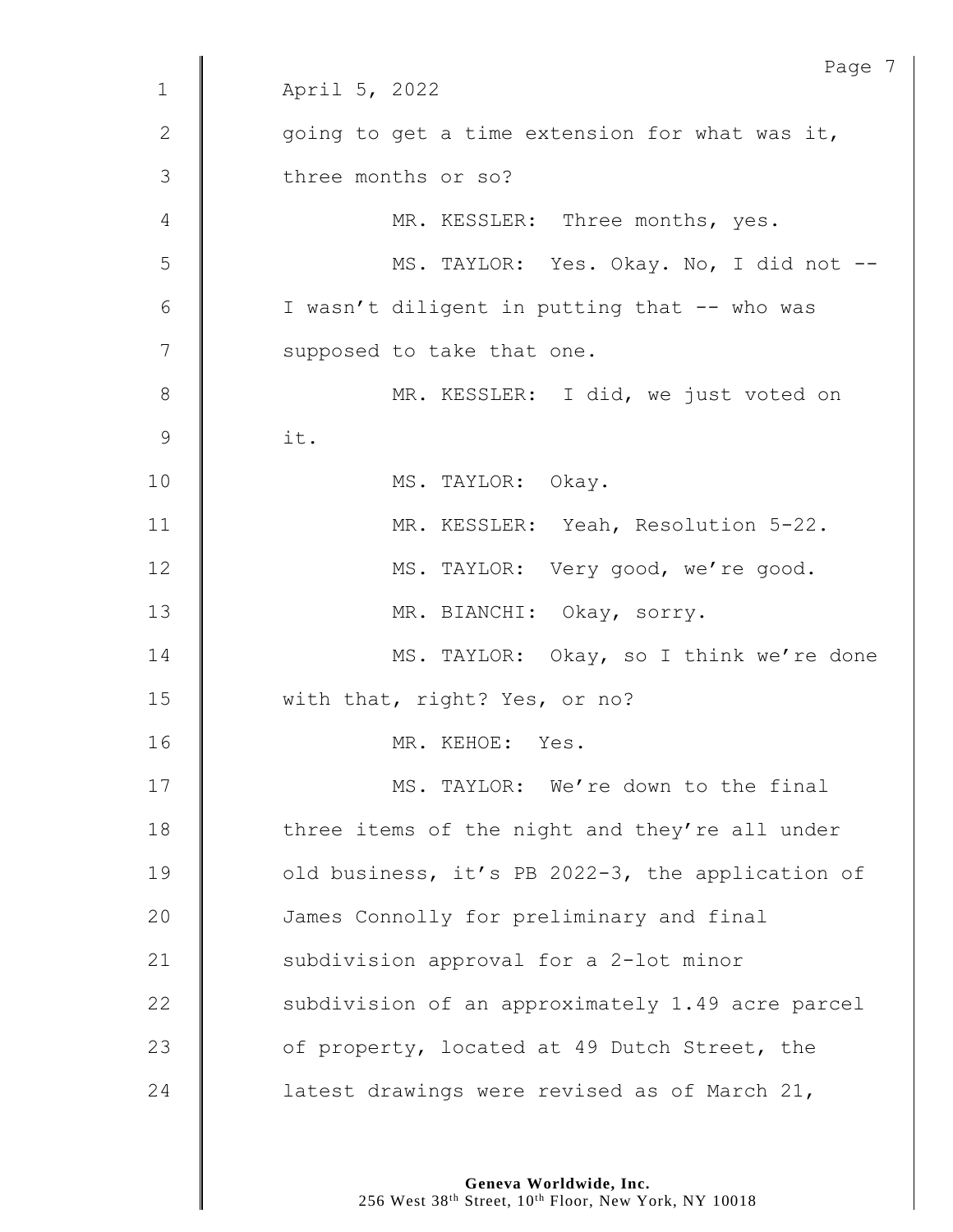|               | Page 8                                            |
|---------------|---------------------------------------------------|
| $\mathbf{1}$  | April 5, 2022                                     |
| $\mathbf{2}$  | 2022. Alright.                                    |
| $\mathcal{S}$ | MR. KEHOE: So, I apologize. Normally, I           |
| 4             | would be able to show the image on the screen,    |
| 5             | but we're having technical difficulties. All of   |
| 6             | the planning board members would have gotten the  |
| 7             | revised drawings in their packets.                |
| $8\,$         | MS. TAYLOR: Yeah, well, you have to               |
| $\mathsf 9$   | bring us up to date on what's in the package and  |
| 10            | what's going on there.                            |
| 11            | MR. KEITH STAUDOHAR: Okay, good                   |
| 12            | evening, Keith Staudohar, Cronin Engineering,     |
| 13            | we're here representing the applicant Connolly.   |
| 14            | This is a 2-lot minor subdivision located on      |
| 15            | Sycamore Court, which is formerly known as        |
| 16            | Radzvilla Road. It's a private road. The property |
| 17            | in question contains an existing family house and |
| 18            | an existing asphalt driveway out to Dutch Street. |
| 19            | We're splitting the 1.49 acre lot roughly in      |
| 20            | half. We're going to have a new lot accessing     |
| 21            | onto Sycamore Court. There are no steep slopes or |
| 22            | wetlands associated with this project and there's |
| 23            | only two trees to be removed, one which is a      |
| 24            | small maple and the other is about an eight to    |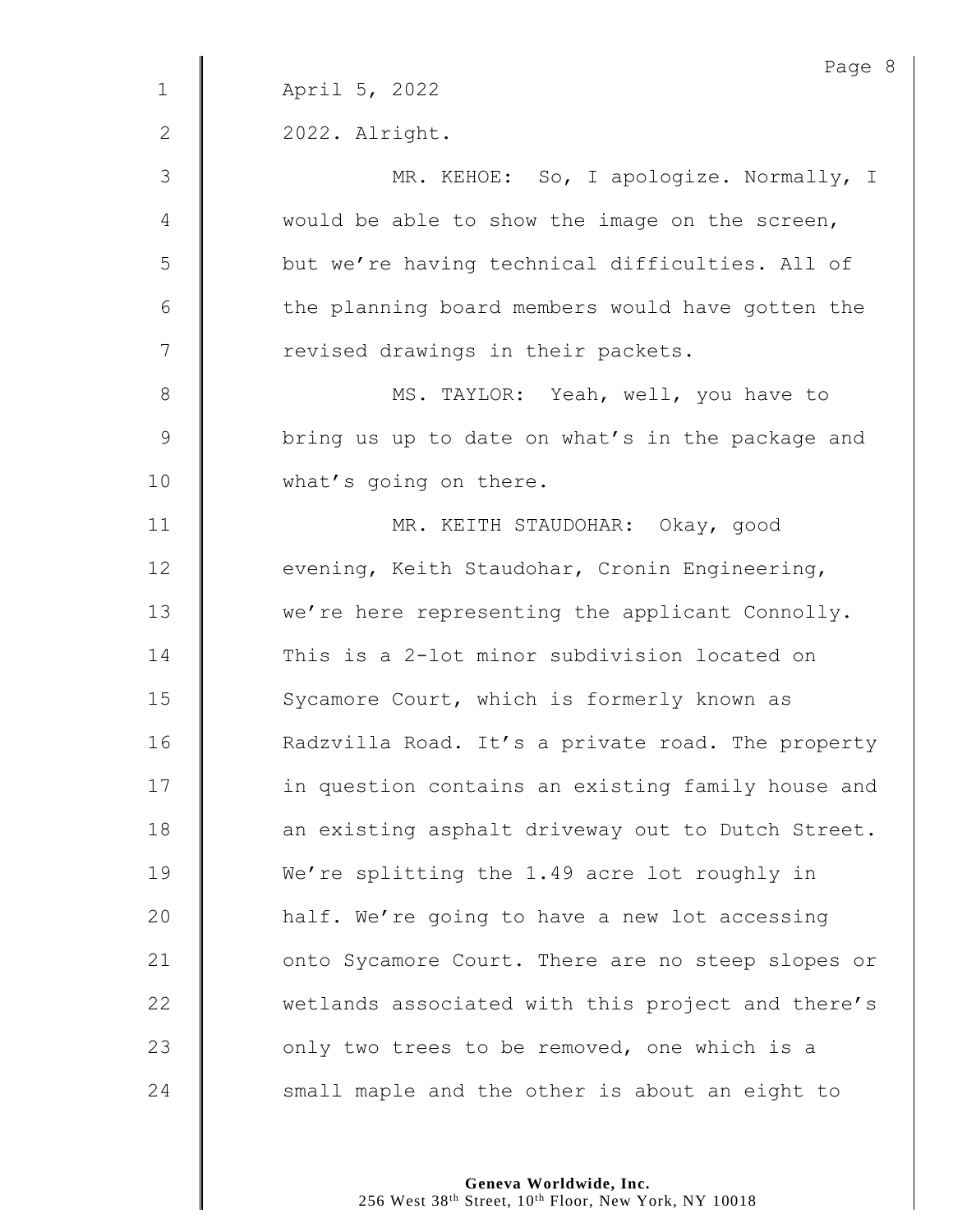| $\mathbf{2}$ | ten inch juniper, red cedar. We are replanting    |
|--------------|---------------------------------------------------|
| 3            | seven trees in a staggered row between the new    |
| 4            | house and the existing house. We received a staff |
| 5            | memo subsequent to last month's meeting. We       |
| 6            | revised our subdivision and site development      |
| 7            | plans to address those comments. And so we're     |
| $8\,$        | here tonight to further the project. We believe   |
| $\mathsf 9$  | that we are ready for a site inspection and       |
| 10           | public hearing in May.                            |
| 11           | MR. ROTHFEDER: You increased the                  |
| 12           | caliper of the trees, right?                      |
| 13           | MR. STAUDOHAR: We did, to I think                 |
| 14           | three-and-a-half or four, I can't read it, it's   |
| 15           | too small.                                        |
| 16           | MR. ROTHFEDER: I can't either.                    |
| 17           | MR. STAUDOHAR: Three-and-a-half. I                |
| 18           | added a tree and we staggered them on that        |
| 19           | northern boundary line.                           |
| 20           | MR. ROTHFEDER: Okay. That's good.                 |
| 21           | MR. KEHOE: Okay, and then also as we              |
| 22           | mentioned at the work session, our consulting     |
| 23           | engineer will draft a review memo. I think you'll |
| 24           | noticed on the site inspection, it is relatively  |

**Geneva Worldwide, Inc.** 256 West 38th Street, 10th Floor, New York, NY 10018 Page 9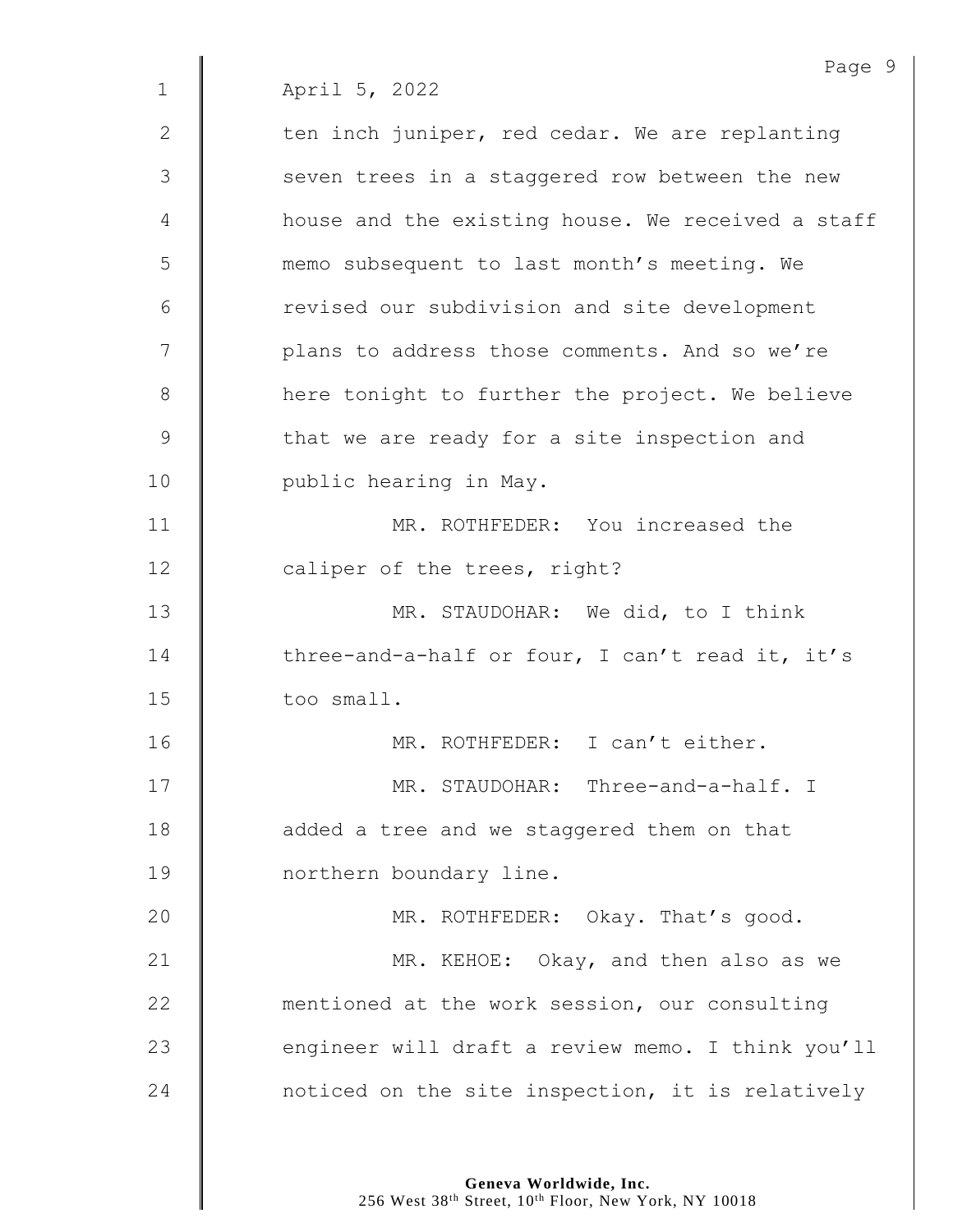2  $\parallel$  flat, but I think there are some concerns that  $3 \parallel$  the house lot is a little higher up and there 4 | might be some drainage. I think Keith has already 5 | attempted to address some of the drainage 6 | concerns. But our engineer might have more 7 comments.

8 **MR. STAUDOHAR:** Well, we provided 9 Subsurface infiltrators for the roof leaders. So  $10$  | that should account for quite a bit. The driveway 11 | drains down to Sycamore Court, so it has its own 12 drainage system, so it'll flow into that. It's 13 | not a lot going on here. It's just a single 14 | family house, so I'll be glad to work with the 15 **consulting engineer to resolve that, but we'll**  $16$   $\parallel$  see what happens at the public hearing. 17 | MR. ROTHFEDER: Okay. So we're going to

18 | set a site visit for May 1st?

19 MS. TAYLOR: Yeah.

20 **MR. ROTHFEDER:** Madam Chair, I move that 21 We set a site visit for this application for May  $22 \parallel$  1st.

23 MR. KESSLER: Second.

24 MR. KEHOE: And then also schedule a

**Geneva Worldwide, Inc.** 256 West 38<sup>th</sup> Street, 10<sup>th</sup> Floor, New York, NY 10018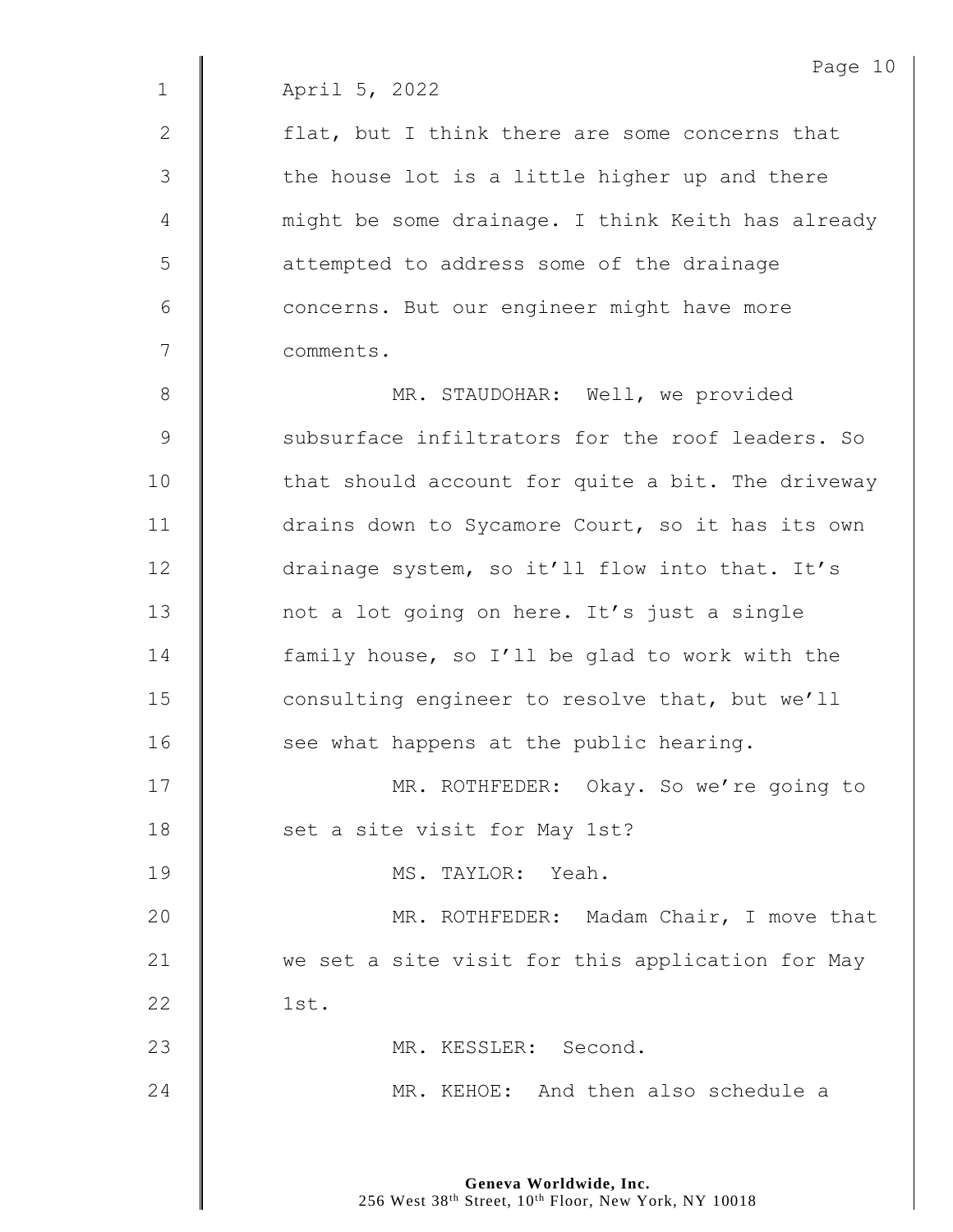|               | Page 11                                           |
|---------------|---------------------------------------------------|
| $\mathbf 1$   | April 5, 2022                                     |
| $\mathbf{2}$  | public hearing if you want, for May 3rd?          |
| $\mathcal{S}$ | MR. ROTHFEDER: Oh, sorry, yeah.                   |
| 4             | MS. TAYLOR: Okay. On the question? All            |
| 5             | in favor?                                         |
| 6             | MULTIPLE: Aye.                                    |
| 7             | MS. TAYLOR: Opposed. Okay.                        |
| 8             | MR. ROTHFEDER: And Madam Chair, I move            |
| $\mathcal{G}$ | that we schedule a public hearing on this         |
| 10            | application for the next meeting of May 3rd.      |
| 11            | MR. KESSLER: Second.                              |
| 12            | MS. TAYLOR: Thank you. On the question,           |
| 13            | all in favor?                                     |
| 14            | MULTIPLE: Aye.                                    |
| 15            | MS. TAYLOR: Alright.                              |
| 16            | MR. STAUDOHAR: Thank you. Good night.             |
| 17            | MS. TAYLOR: Alright. Good night. The              |
| 18            | next item on the agenda is PB 6-15, the           |
| 19            | application of Hudson Ridge Wellness Center,      |
| 20            | Inc., for site development plan approval and a    |
| 21            | special permit for a hospital to be located at    |
| 22            | the former Hudson Institute property to provide a |
| 23            | New York State Office of addition services and    |
| 24            | support, certified 92-bed facility to treat       |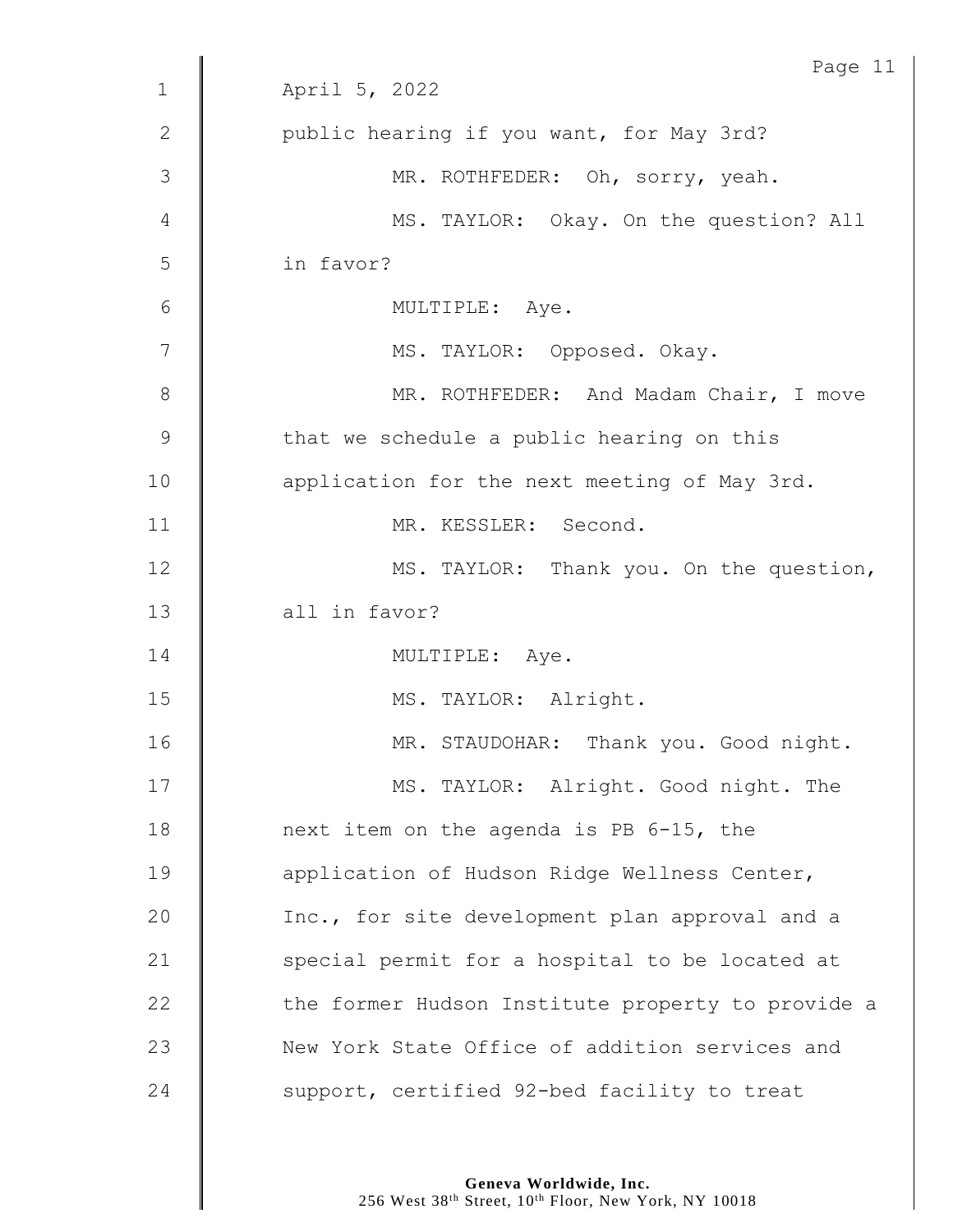|               | Page 12                                           |
|---------------|---------------------------------------------------|
| $\mathbf 1$   | April 5, 2022                                     |
| $\mathbf{2}$  | individuals with chemical dependency issues       |
| $\mathcal{S}$ | located at 2016 Quaker Ridge Road, drawings last  |
| 4             | revised March 21, 2022.                           |
| 5             | MR. BOB DAVIS: Good evening. I'm Bob              |
| 6             | Davis, attorney for the applicant. I know the     |
| 7             | board is considering a draft resolution of a      |
| $8\,$         | negative dec tonight. I can say a few words if    |
| $\mathsf 9$   | you wish.                                         |
| 10            | MS. TAYLOR: Yes, please.                          |
| 11            | MR. DAVIS: Okay. Just briefly, since              |
| 12            | the March 1st meeting, you've received our        |
| 13            | submission of March 24th, which among other       |
| 14            | things, answered questions raised by Mr.          |
| 15            | Kimmerling at the last meeting. We also provided  |
| 16            | a simplified chart showing all vehicle trips,     |
| 17            | employees on site and parking utilization for all |
| 18            | hours, weekdays and weekends, and in short, we've |
| 19            | reduced the maximum number of beds by 43 percent, |
| 20            | 92 to 52 with a corresponding reduction in staff. |
| 21            | There will be a maximum of 23 staff members on    |
| 22            | site and that's just for a few hours per weekday, |
| 23            | along with the reduced number of patients. That   |
| 24            | would amount to about 75 people, which is one-    |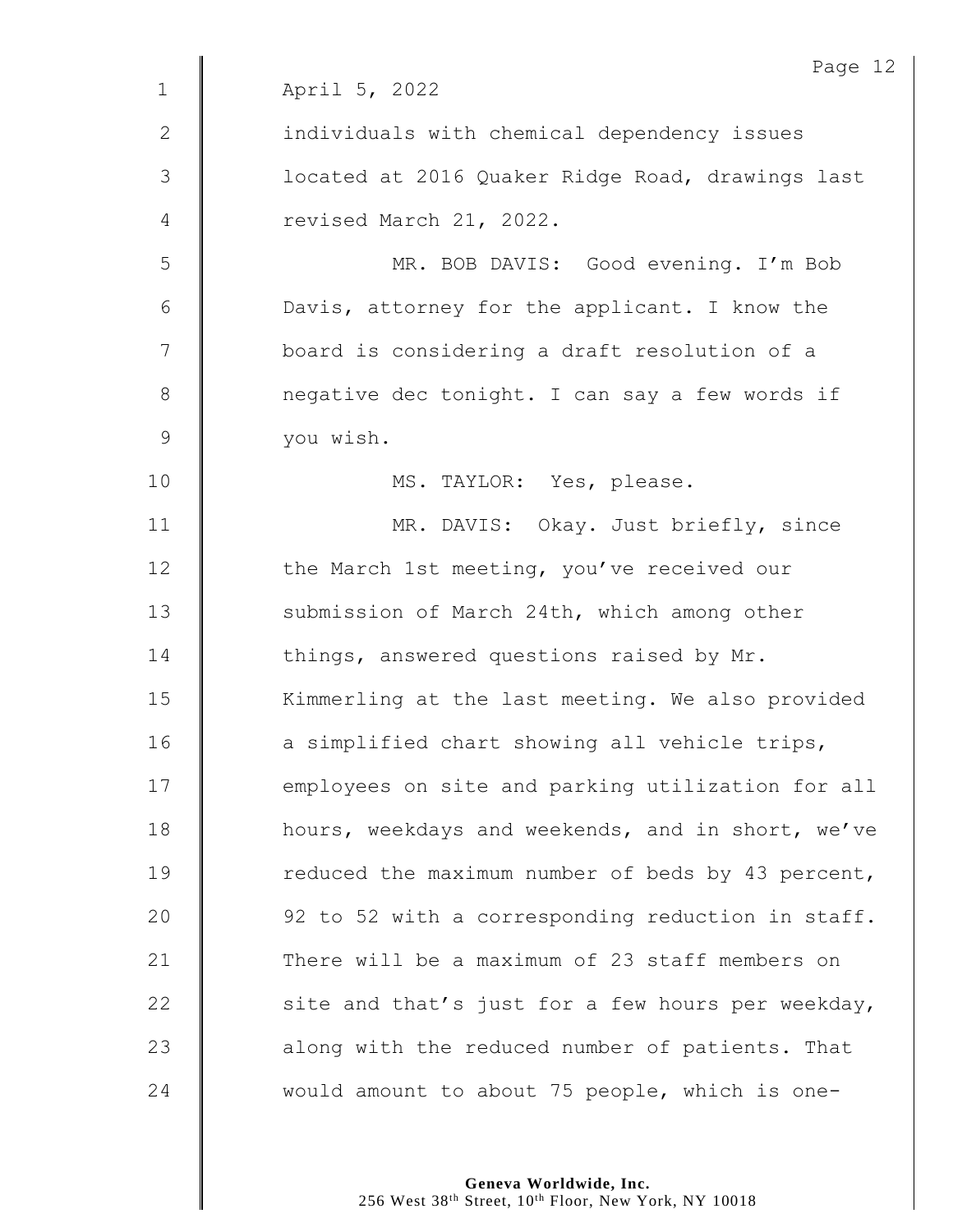|              | Page 13                                           |
|--------------|---------------------------------------------------|
| $\mathbf{1}$ | April 5, 2022                                     |
| $\mathbf{2}$ | third of the 225 people permitted by the town for |
| 3            | the IBM and Hudson Institute uses when they       |
| 4            | occupied the site and for the brain trauma        |
| 5            | hospital in 1989 that was approved.               |
| 6            | The maximum weekday parking utilization           |
| 7            | is now only ten parking spaces. That would        |
| $8\,$        | increase for a few hours on Saturday to 19 during |
| 9            | the weekly visitation. Given the use of vans in   |
| 10           | particular and the decrease in patients and       |
| 11           | staff, the number of vehicle trips two and from   |
| 12           | the site during any shift is now minimal. I think |
| 13           | the maximum number of vehicles entering or        |
| 14           | exiting the site at any given time ranges from    |
| 15           | five to 12.                                       |
| 16           | As you know, your independent experts             |
| 17           | have already signed off on traffic and well       |
| 18           | monitoring issues and that was even before the    |
| 19           | large reduction in staff and beds. We've provided |
| 20           | to you now with a substantial landscape screening |
| 21           | plan, especially along the northern boundary,     |
| 22           | over 140 trees, substantial lighting mitigation   |
| 23           | plan. We'll also be preserving, as we have from   |
| 24           | the outset, over 40 acres of open space which     |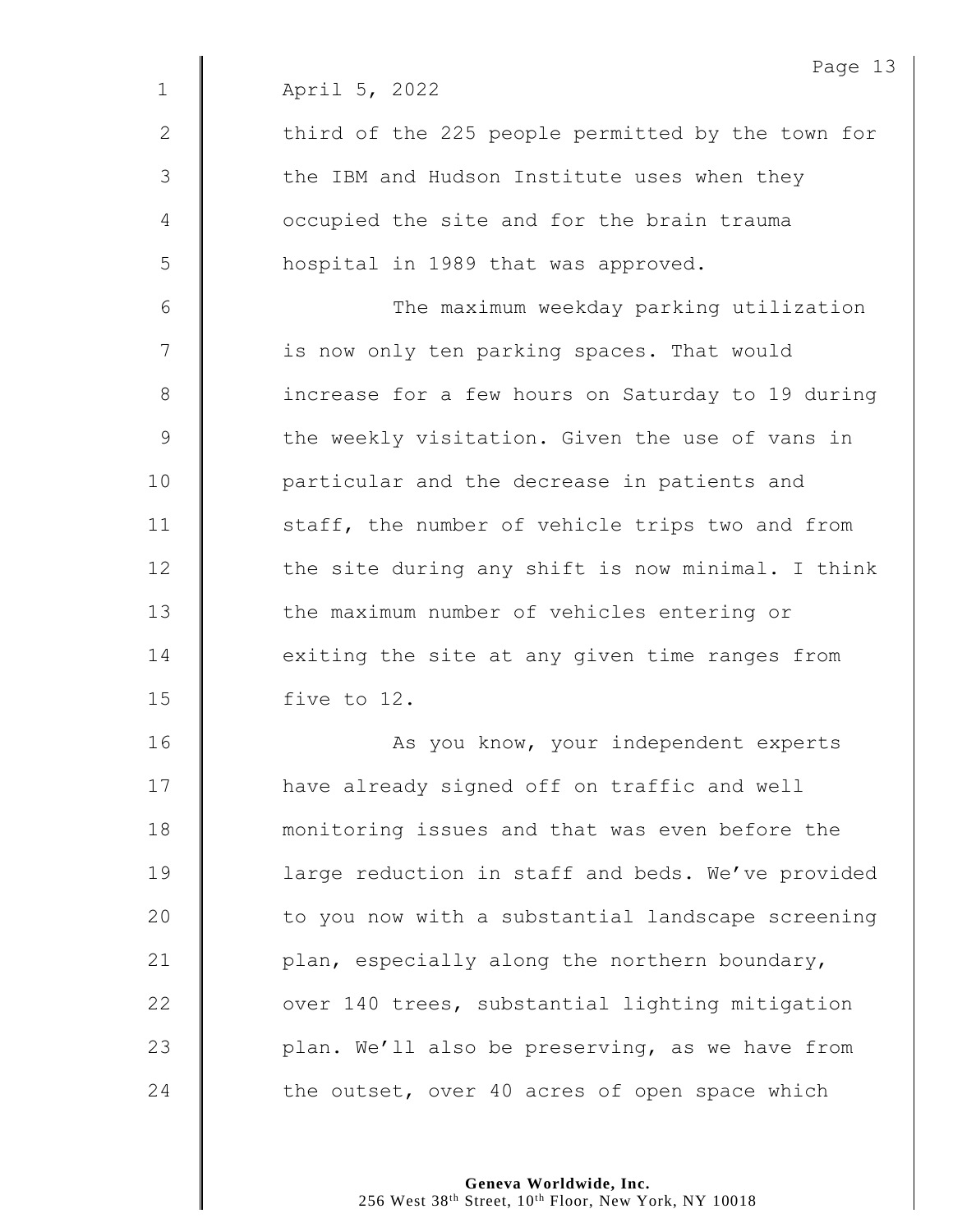|              | Page 14                                           |
|--------------|---------------------------------------------------|
| $\mathbf{1}$ | April 5, 2022                                     |
| $\mathbf{2}$ | won't be divided up for use. Our reduction in the |
| 3            | size of the septic system has ensured that now it |
| 4            | will be located outside of the Indian Brook       |
| 5            | watershed, before only a bit of the active part   |
| 6            | of the septic was, but now none of it is.         |
| 7            | We of course will be making very                  |
| $8\,$        | significant contributions to the community by way |
| 9            | of taxes, over half a million dollars a year, and |
| 10           | also providing care for its residents. We've      |
| 11           | offered dozens of mitigative conditions of        |
| 12           | approval as part of our applications.             |
| 13           | So accordingly, we provided you an                |
| 14           | extensive detailed analysis of the SEQR criteria  |
| 15           | for determination of non-significance and we      |
| 16           | believe our entitlement to a neg dec and it bears |
| 17           | emphasis apropos the discussion, the public       |
| 18           | discussion at the work session that we've worked  |
| 19           | extensively with the neighbors counsel and the    |
| 20           | neighbors directly to some extent. And it was     |
| 21           | that collaborative effort that came up with the   |
| 22           | 34 conditions that Mr. Wood referenced to         |
| 23           | mitigate any possibility of any significant       |
| 24           | adverse impacts. That's been going on since last  |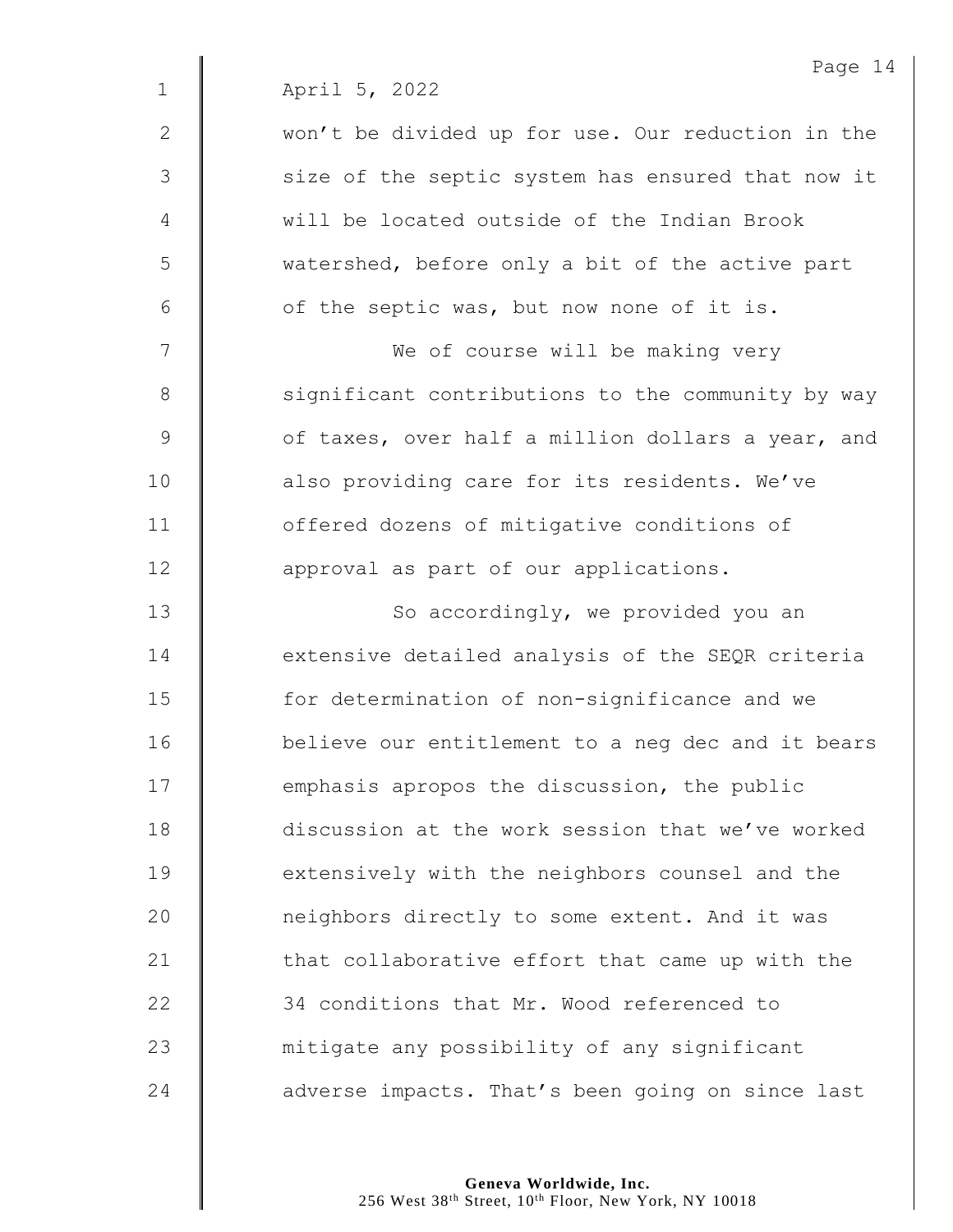|              | Page 15                                           |
|--------------|---------------------------------------------------|
| $\mathbf{1}$ | April 5, 2022                                     |
| 2            | December and untold hours spent on that effort    |
| 3            | with Mr. Schwartz and his clients.                |
| 4            | So for those and many other reasons, we           |
| 5            | would again respectfully ask for the board        |
| 6            | tonight to render its neg dec and to allow us to  |
| 7            | proceed to the zoning board. We believe the       |
| $8\,$        | negative declaration is more than amply supported |
| $\mathsf 9$  | by the record before you. And as Mr. Wood pointed |
| 10           | out, the board would not obtain any meaningful    |
| 11           | additional information by way of a positive       |
| 12           | declaration. And notwithstanding that, the board  |
| 13           | is going to have further ample review of this     |
| 14           | project to obtain a variance from the zoning      |
| 15           | board during the site plan review process, which  |
| 16           | of course, entails another public hearing. Thank  |
| 17           | you.                                              |
| 18           | MS. TAYLOR: Okay. Alright. We will have           |
| 19           | a negative declaration for you tonight, but       |
| 20           | obviously we will have to vote on that. I don't   |
| 21           | know whether any of the members want to say       |
| 22           | anything at all?                                  |
| 23           | MR. KESSLER: Just to be clear on the              |
| 24           | conditions -- conditions is probably not the      |
|              |                                                   |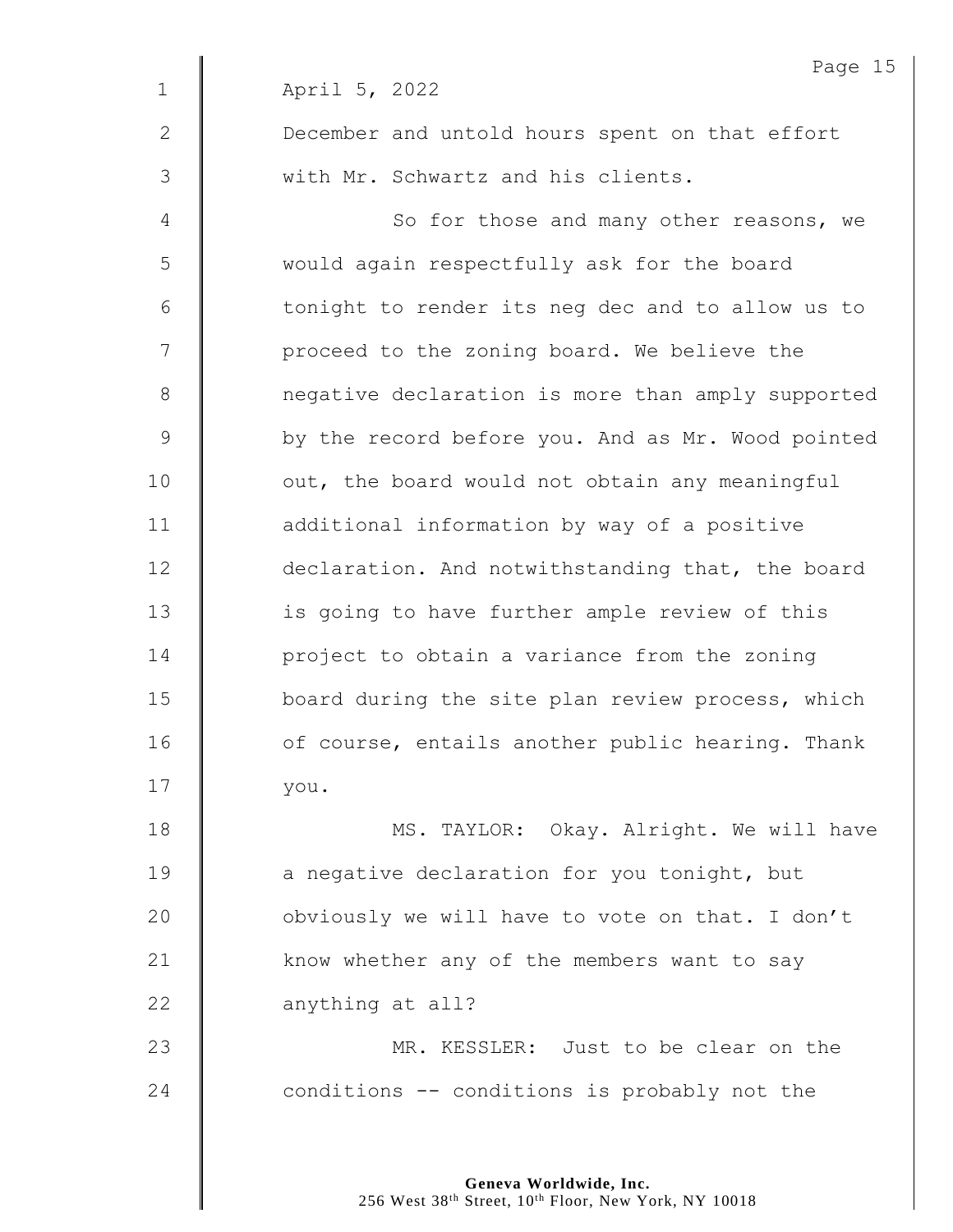Page 16 1 April 5, 2022 2 | right term, the addendum. You still remain 3 || agnostic as it relates to the pool and the tennis 4 | court in your proposal? 5 || MR. DAVIS: Well, the, as you know, and 6 | I think as you alluded, Mr. Kessler, during the 7 | work session, we hadn't originally proposed a 8 tennis court and, and pool. We're hoping this 9 doesn't result in a typical case of no good deed 10 | qoes unpunished. We didn't propose one initially 11 **because we were making every effort to mitigate** 12 **impacts on the neighbors. Through the extensive** 13 discussions with the neighbors and their counsel, 14 **d** and, and we're not purporting that all neighbors 15  $\parallel$  agree or they've agreed on anything, but 16 | leadership of the neighbors spoke to us about the 17 **desire of everyone that this be an upscale type** 18 **facility and a certain members, certain people**  $19$   $\parallel$  thought that having a tennis court and a pool 20  $\parallel$  would help that. And we were able to, as we 21 **d** agreed to most everyone of those requests, we 22  $\parallel$  acceded to that request and we placed those, 23 | those two amenities on the far southern side of 24  $\parallel$  the property behind the main building. They're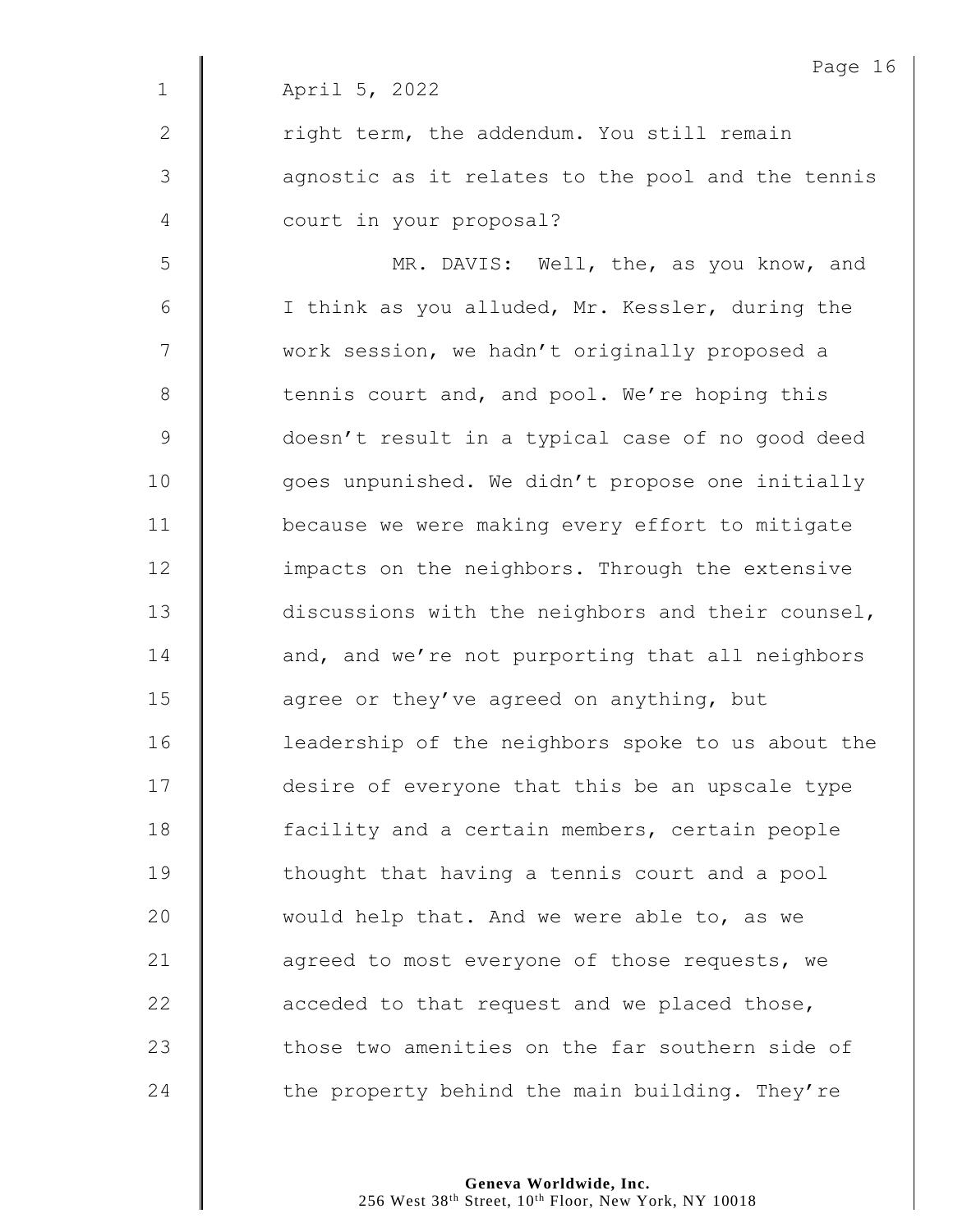Page 17

| 2           |                                                   |
|-------------|---------------------------------------------------|
|             | amply screened from the neighbors to the north.   |
| 3           | They're a couple football fields away. They're    |
| 4           | about 540 feet from the house across from the     |
| 5           | entrance on Quaker Ridge Road. They'll be no      |
| 6           | night play of course. The hours are limited. You  |
| 7           | can see that in the conditions. With the tennis   |
| 8           | court, if it remains, we're willing to provide    |
| $\mathsf 9$ | additional screening, as we pointed out in the    |
| 10          | conditions, which we discussed with neighbor's    |
| 11          | counsel, we'll endeavor to move that as far as we |
| 12          | can, you know, away, even further away than the   |
| 13          | 540 feet. It's kind of difficult there with the   |
| 14          | topography and there's wetlands and wetlands      |
| 15          | buffer in that area. And, you know, which made it |
| 16          | hard to locate, for example, some of the septic   |
| 17          | system in that area. We endeavored and we         |
| 18          | succeeded so far staying out of wetland buffers,  |
| 19          | let alone wetlands. So that was something that    |
| 20          | was proposed in good faith. It's not something    |
| 21          | that's been thrust on you as a surprise but it    |
| 22          | came out of the discussion, direct discussions    |
| 23          | with the neighbors and their counsel. And we were |
| 24          | willing to, you know, provide that, because it    |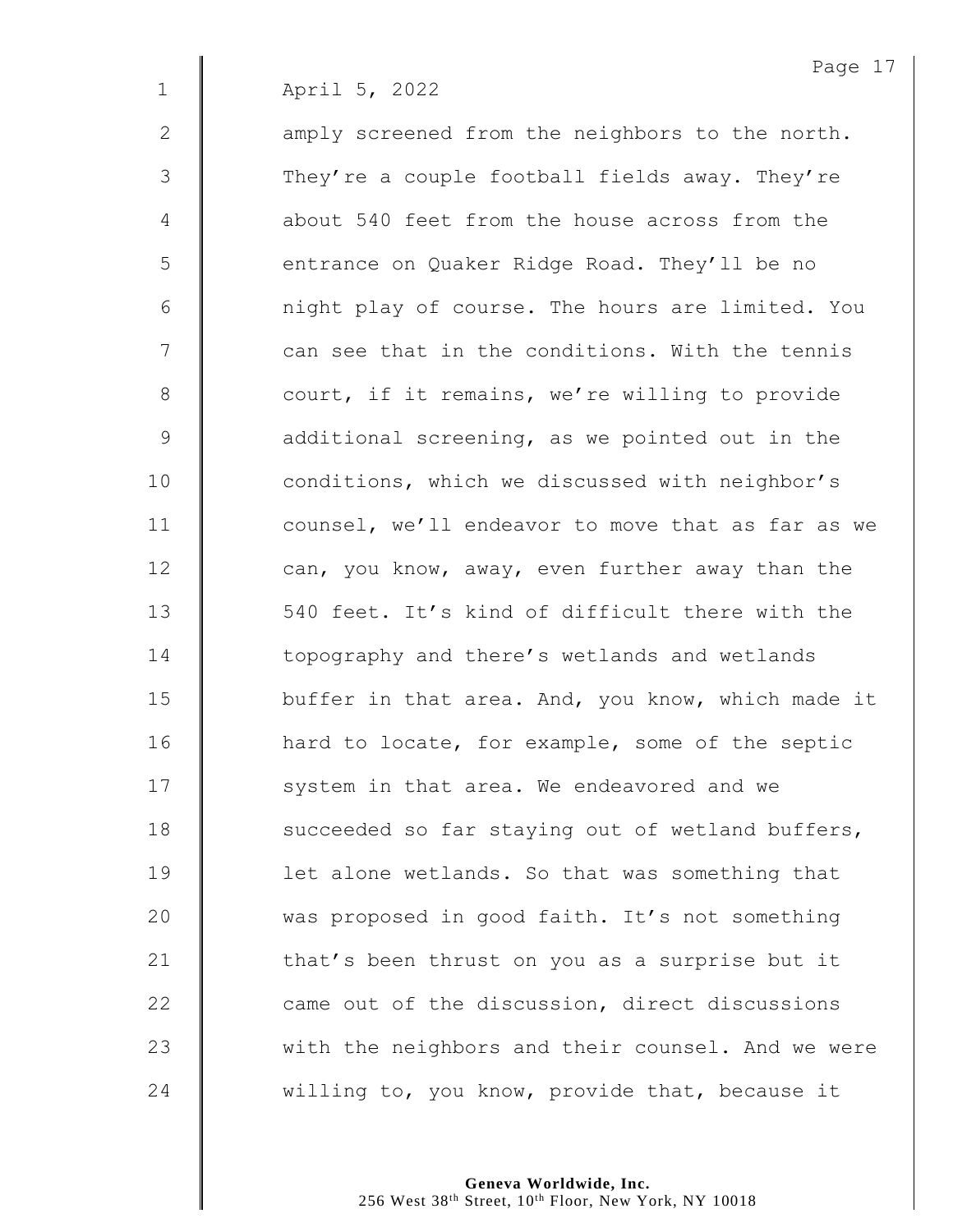|               | Page 18                                           |
|---------------|---------------------------------------------------|
| $\mathbf 1$   | April 5, 2022                                     |
| $\mathbf{2}$  | seemed that the people wanted that to make this a |
| 3             | better -- a more upscale type of facility.        |
| 4             | MS. TAYLOR: Anyone else have something            |
| 5             | to say before we make a motion?                   |
| 6             | MS. DECKER: Motion to adopt --                    |
| 7             | MR. KIMMERLING: Sorry, I didn't know if           |
| 8             | Mr. Schwartz wanted to speak? Do you have         |
| $\mathcal{G}$ | anything to say? Okay. Great, thanks.             |
| 10            | MR. DAVIS: Thank you.                             |
| 11            | MS. TAYLOR: Alright. Very good.                   |
| 12            | MS. DECKER: I move we adopt the                   |
| 13            | negative declaration.                             |
| 14            | MS. TAYLOR: Okay. I need a second on              |
| 15            | that.                                             |
| 16            | MR. ROTHFEDER: Second.                            |
| 17            | MS. TAYLOR: Thank you. On the question,           |
| 18            | all in favor?                                     |
| 19            | MULTIPLE: Aye.                                    |
| 20            | MS. TAYLOR: Opposed?                              |
| 21            | MR. KIMMERLING: No.                               |
| 22            | MR. KEHOE: Mr. Kimmerling?                        |
| 23            | MR. KIMMERLING: No.                               |
| 24            | MR. KEHOE: Mr. Rothfeder?                         |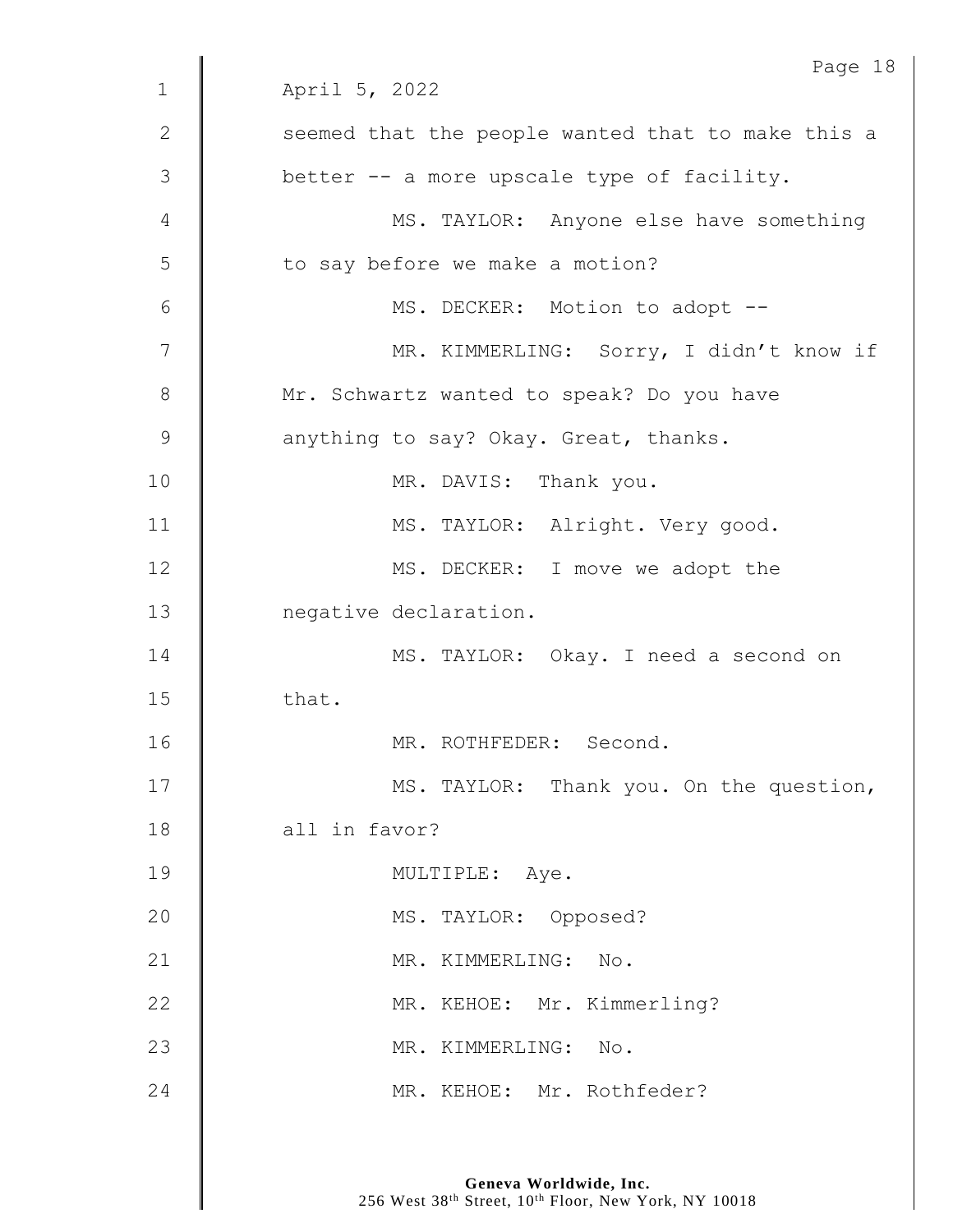|                | Page 19                                          |  |
|----------------|--------------------------------------------------|--|
| $\mathbf 1$    | April 5, 2022                                    |  |
| $\mathbf{2}$   | MR. ROTHFEDER: Aye.                              |  |
| 3              | MR. KEHOE: Mr. Kessler?                          |  |
| $\overline{4}$ | MR. KESSLER: Yes.                                |  |
| 5              | MR. KEHOE: Ms. Taylor?                           |  |
| $6\,$          | MS. TAYLOR: Yes.                                 |  |
| $\overline{7}$ | MR. KEHOE: Mr. Bianchi?                          |  |
| $\,8\,$        | MR. BIANCHI: Yes.                                |  |
| $\overline{9}$ | MR. KEHOE: Ms. Decker?                           |  |
| 10             | MS. DECKER: Yes.                                 |  |
| 11             | MR. KEHOE: Mr. Foley?                            |  |
| 12             | MR. FOLEY: Yes.                                  |  |
| 13             | MR. KEHOE: The motion passes six to              |  |
| 14             | one.                                             |  |
| 15             | MS. TAYLOR: Alright. Thank you.                  |  |
| 16             | MR. DAVIS: Thank you very much for your          |  |
| 17             | time and consideration.                          |  |
| 18             | MS. TAYLOR: Thank you. We'll be seeing           |  |
| 19             | you again.                                       |  |
| 20             | MR. DAVIS: Yes. You will.                        |  |
| 21             | MS. TAYLOR: Okay. I think we're at the           |  |
| 22             | last item on our agenda today, thankfully. It's, |  |
| 23             | it's a referral from the Town Board of the       |  |
| 24             | FGEIS/FEIS and MOD, M-O-D, local law for the     |  |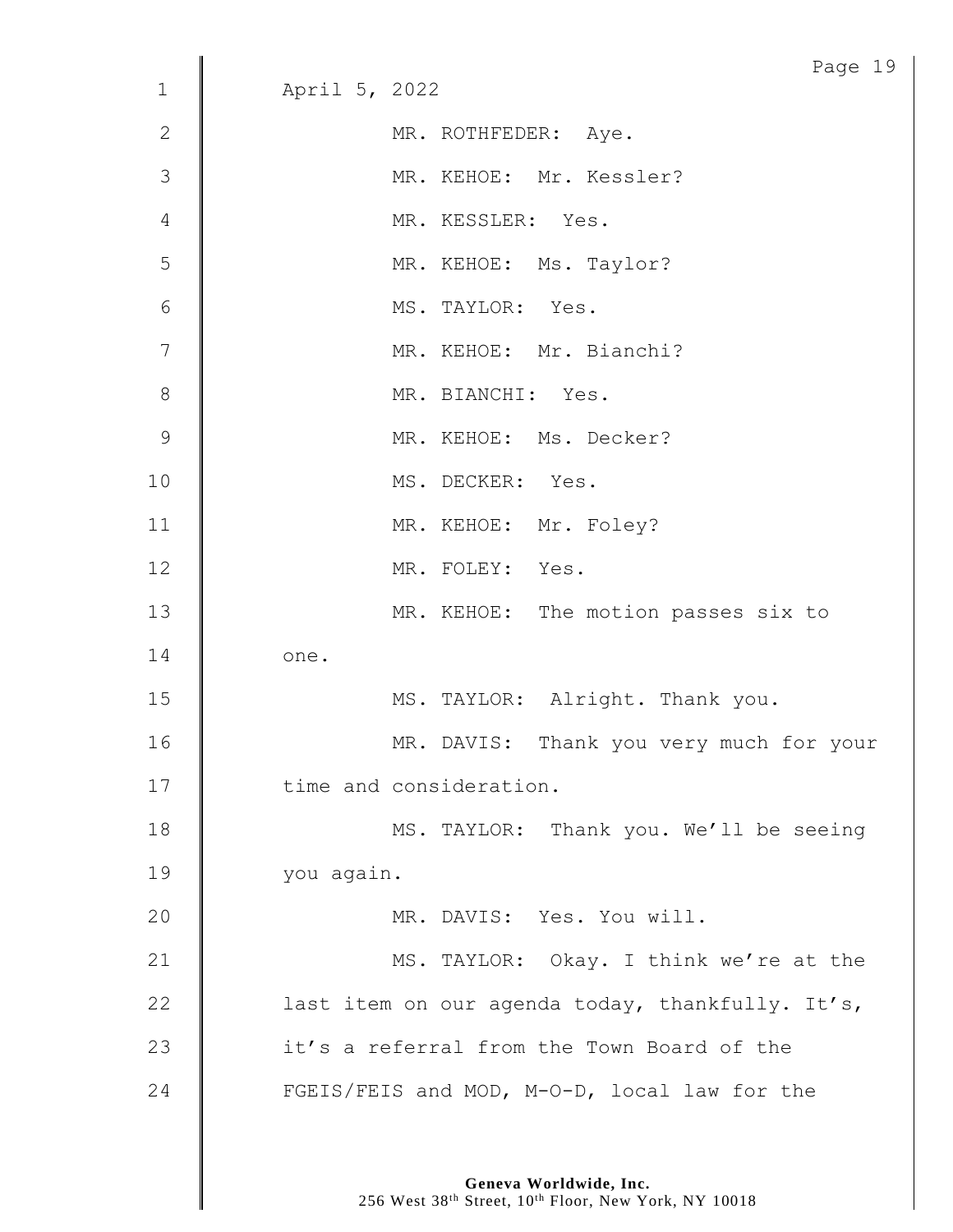|                | Page 20                                           |
|----------------|---------------------------------------------------|
| $\mathbf 1$    | April 5, 2022                                     |
| $\mathbf{2}$   | proposed medical oriented district located on     |
| $\mathfrak{Z}$ | Route 202 in the vicinity of the New York         |
| 4              | Presbyterian/Hudson Valley Hospital Center. Okay. |
| 5              | MR. KEHOE: Sorry, I got a little bit              |
| $\epsilon$     | disheveled at the beginning of the meeting.       |
| 7              | MS. TAYLOR: No, it happens.                       |
| $\,8\,$        | MR. KEHOE: You should have had those              |
| $\mathsf 9$    | beforehand. What I just distributed is your memo  |
| 10             | that you wrote back on the DEIS and then I took   |
| 11             | just some pages from the FEIS to show you their   |
| 12             | DEIS plans and their proposed FEIS plans.         |
| 13             | As we discussed at the work session, the          |
| 14             | town board is the lead agent on this project.     |
| 15             | They will be holding a public hearing on Monday,  |
| 16             | May 2nd. You're an involved agency, so your next  |
| 17             | meeting is May 3rd. At that meeting, I think we   |
| 18             | should have a little bit more detailed discussion |
| 19             | maybe presentation, I don't know if it would be   |
| 20             | with the applicants or whether we would have      |
| 21             | staff make the presentation, and then for you to  |
| 22             | comment in the form of a memo back to the Town    |
| 23             | Board.                                            |
| 24             | And it was also mentioned at the work             |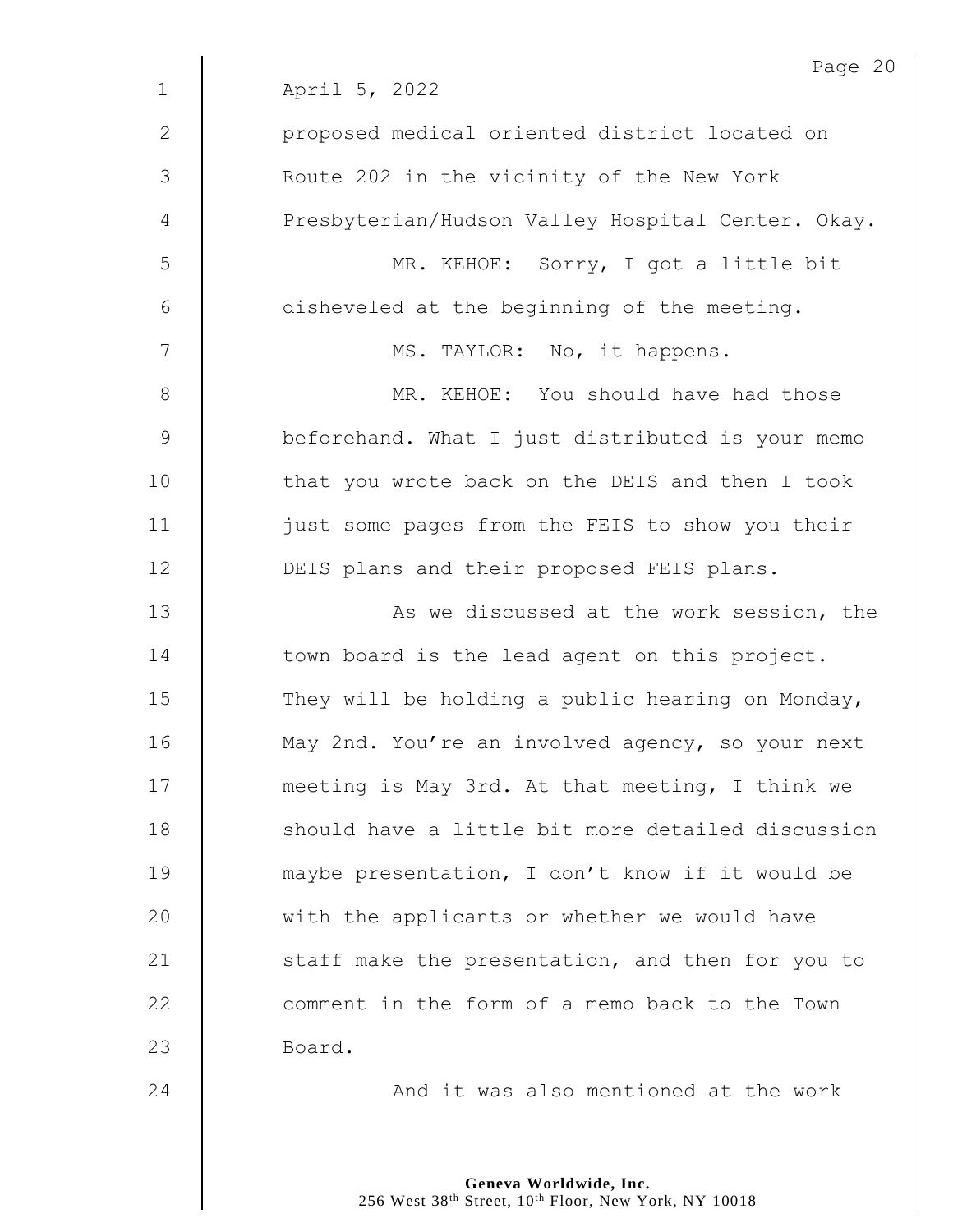|              | Page 21                                          |
|--------------|--------------------------------------------------|
| $\mathbf 1$  | April 5, 2022                                    |
| $\mathbf{2}$ | session the Town Board is considering two        |
| 3            | separate development proposals as well as zoning |
| 4            | language that would create the MOD. And in that  |
| 5            | zoning language are specific bulk and area       |
| 6            | requirements, height requirement, things like    |
| 7            | that, which you should definitely opine on.      |
| $8\,$        | In your package you received the notice          |
| $\mathsf 9$  | of completion. That has the link to the FEIS.    |
| 10           | You're not getting a hard copy of the FEIS.      |
| 11           | That's on the town's website, so click the link  |
| 12           | and you can see the whole document.              |
| 13           | MR. FOLEY: I have a question. Back,              |
| 14           | when it comes back to us for site plan, correct, |
| 15           | what -- has there been any discussion at all     |
| 16           | about, especially in view of any five-story      |
| 17           | building or whatever, large components of three  |
| 18           | dimensional models or something that would show  |
| 19           | us better the impact of a five-story building on |
| 20           | that site?                                       |
| 21           | MR. KEHOE: You mention that in the memo          |
| 22           | you have in front of you.                        |
| 23           | MR. FOLEY: Yeah. Okay.                           |
| 24           | MR. KEHOE: And it was not provided in            |
|              |                                                  |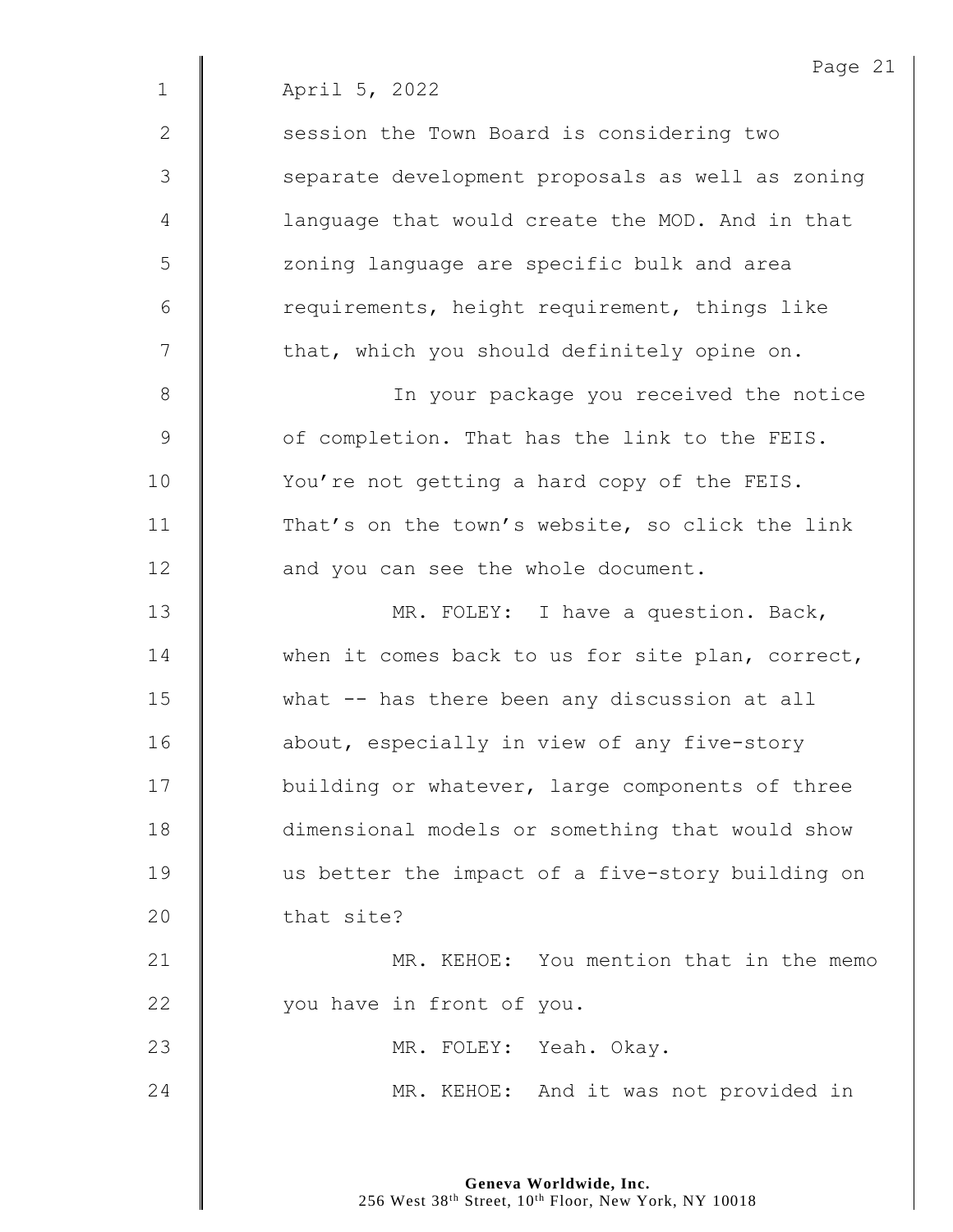Page 22 1 April 5, 2022 2  $\parallel$  the context of the DEIS or the FEIS. You could 3 || make that comment. I would imagine that at some 4 | point, either the Town Board or the Planning 5 | Board has got to get a good idea of the visual 6 | impact of a five-story building on adjacent 7 | properties. 8 **MR. FOLEY:** Yeah, I think that's 9 | important. 10 | MR. KEHOE: Another way to do it is to 11  $\parallel$  say that you don't think a five-story building is 12 | something that fits in that neighborhood and 13 **deg is actually comment on the zoning that would permit**  $14$   $\parallel$  it. 15 MR. FOLEY: I just think it's a good 16 | tool using three dimensional. 17 | MR. KESSLER: Yeah, but as part of our 18 | site plan review, couldn't we request that? 19 MR. KEHOE: Yes. 20 MR. FOLEY: Okay. 21 | MS. TAYLOR: I think the largest 22  $\parallel$  building thus far, the hospital is what three? 23 Three or so floors? 24 **MR. KEHOE:** It might be more than three

> **Geneva Worldwide, Inc.** 256 West 38<sup>th</sup> Street, 10<sup>th</sup> Floor, New York, NY 10018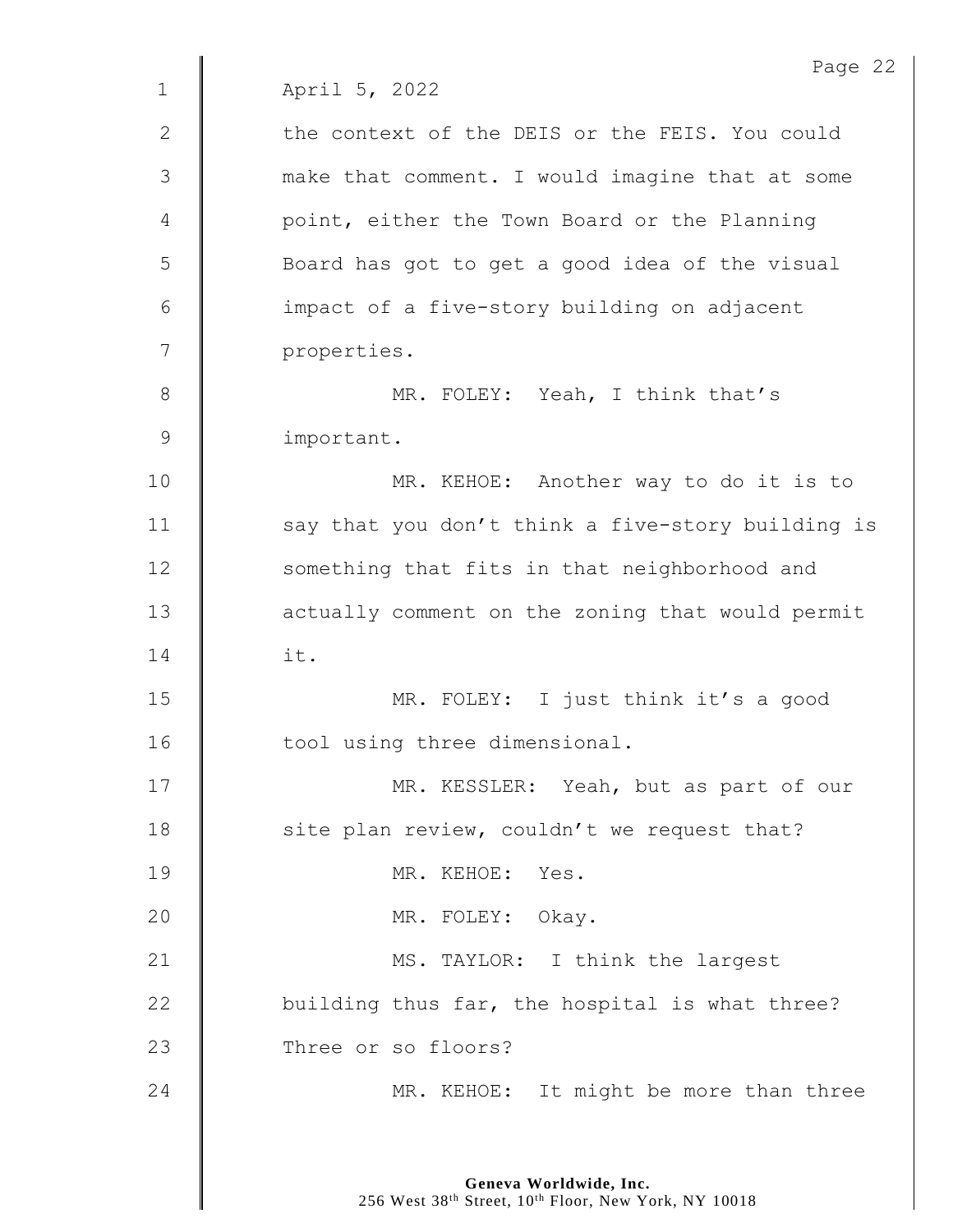|               | Page 23                                           |
|---------------|---------------------------------------------------|
| $\mathbf 1$   | April 5, 2022                                     |
| 2             | but less than five, so maybe that makes it about  |
| 3             | four. It doesn't seem to me to be five, but it's  |
| 4             | taller than three, so.                            |
| 5             | MS. TAYLOR: Alright.                              |
| 6             | MR. BIANCHI: They don't use all the               |
| 7             | floors [unintelligible] [00:21:22].               |
| $8\,$         | MS. DECKER: High ceilings.                        |
| $\mathcal{G}$ | MS. TAYLOR: Does anybody have anything            |
| 10            | else that they want to say at this point?         |
| 11            | MR. KESSLER: But for the record, we are           |
| 12            | not the lead agency.                              |
| 13            | MR. WOOD: If you want, just so --                 |
| 14            | MR. KESSLER: Yeah, please, well just --           |
| 15            | MR. WOOD: -- as you know, so I added a            |
| 16            | master plan Envision Cortlandt, one of the        |
| 17            | concepts was to establish a medically oriented    |
| 18            | district to be located around the hospital. It    |
| 19            | would be, it would also repel a special permit in |
| 20            | our zoning ordinance that allows for hospitals by |
| 21            | special permit on state highways. So that will go |
| 22            | away and medically orientated district will       |
| 23            | provide the medical needs of the town. So the     |
|               |                                                   |
| 24            | vision was that it would be a mixed district,     |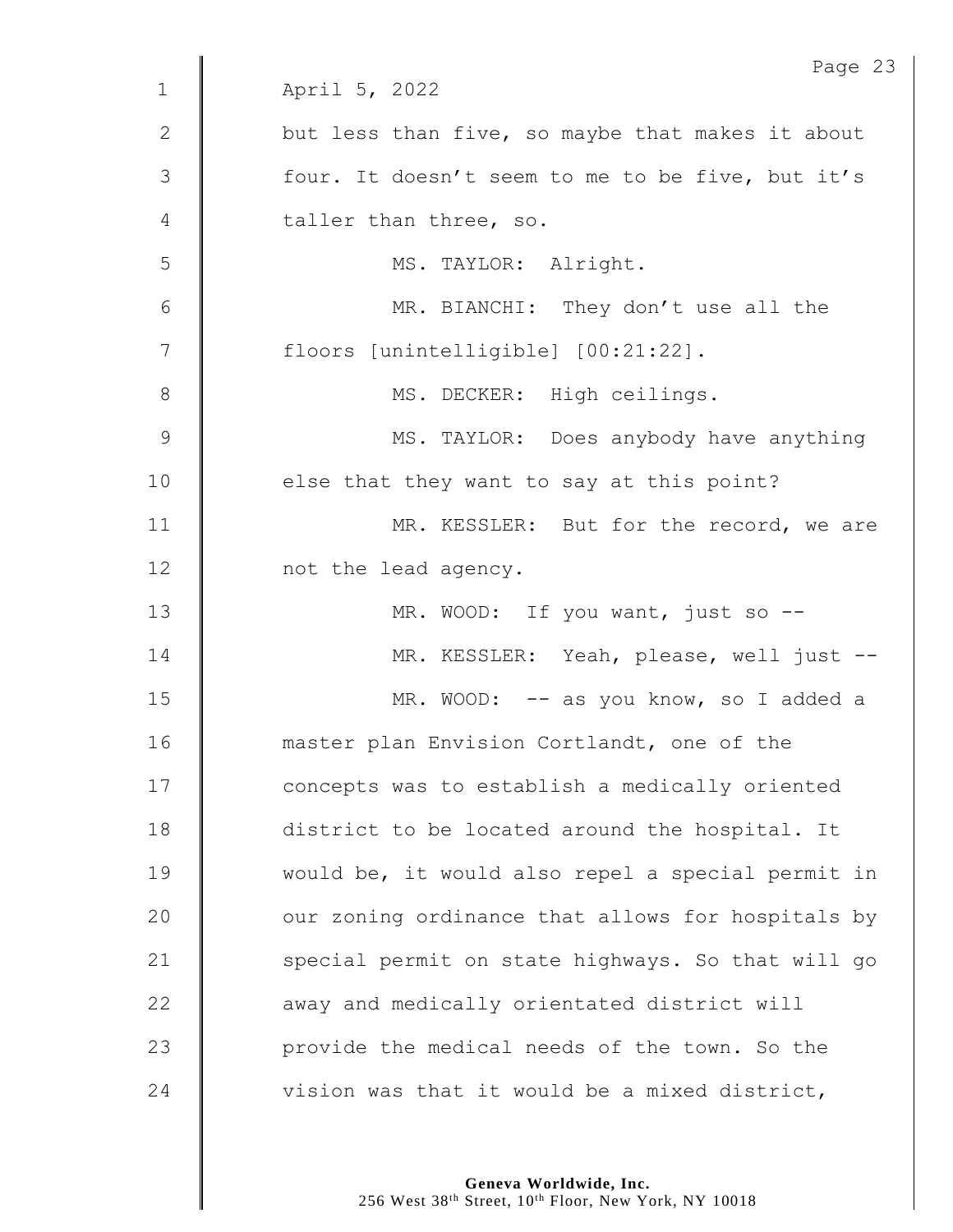2 || uses supportive of the hospital as well as 3 | Tesidential component to assist in the workers at 4 | the hospital and the area and assisted living and 5 **J** other uses like that.

6 || So about two-and-a-half, almost three 7 | vears ago, the Town Board started a process of 8 **Considering adopting the medical orientated** 9 district and as circumstances had it, the 10 | property immediately across from the hospital, 11 Which is now the Cortlandt Medical Center, 12 | applied to be considered as part of the MOD and 13  $\parallel$  the Evergreen property, as you are familiar with 14 **from past applications, came on board.** 

15 **So the Town Board commenced the SEOR** 16 | process and it's twofold. There's a generic SEQR 17 | process to analyze the impact of amending the 18 **I** zoning ordinance and then there's the site 19 Specific part of it with these two proposals. So 20 | it certainly is helping in the environmental 21 analysis.

22 **The Town Board held a series of public** 23 **M** meetings, where the public was allowed to 24 **comment, meet with developers, understand the**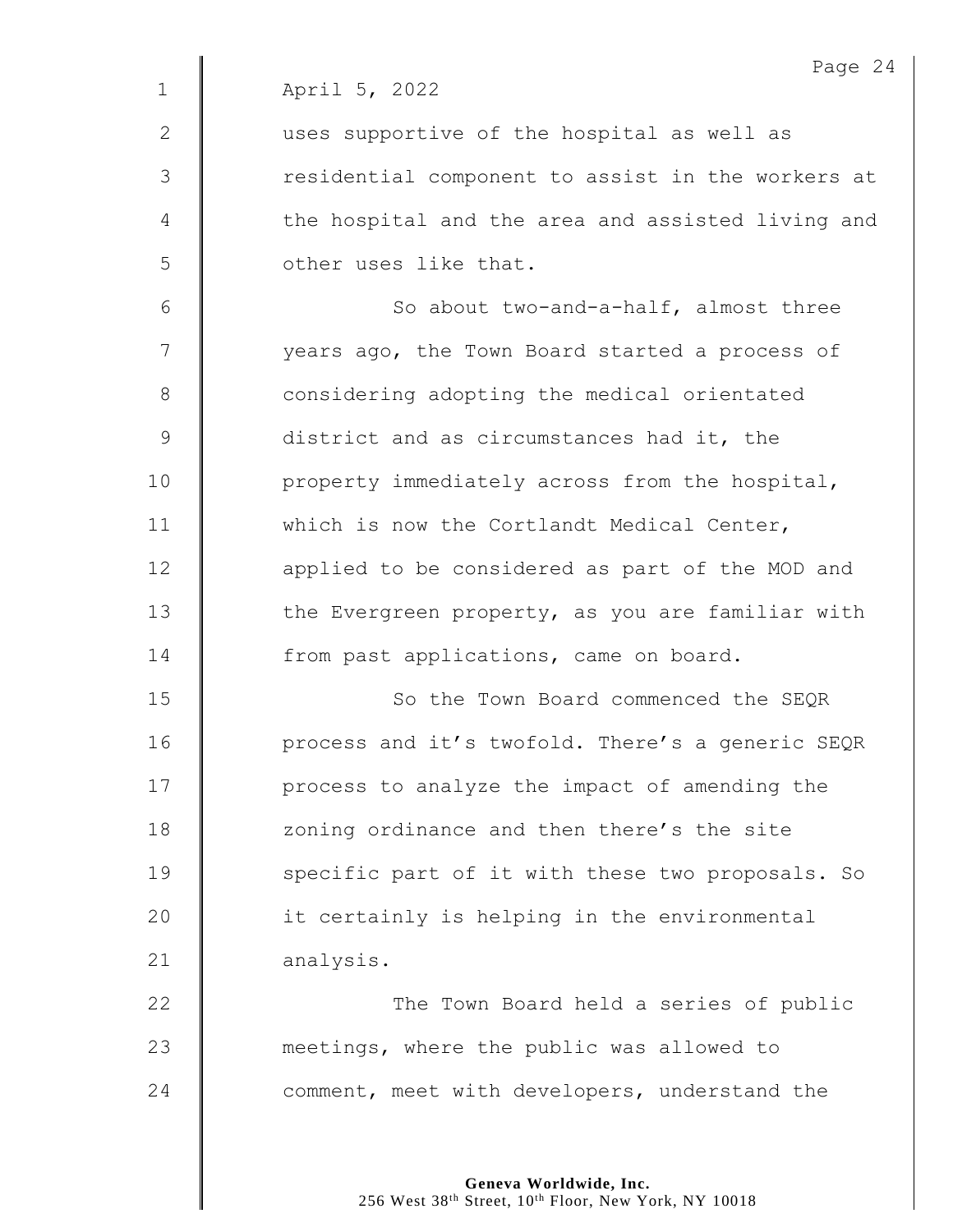2 | project, culminated in a public hearing about a 3 | vear-and-a-half ago. Extensive comments, the 4 | [unintelligible] [00:23:17] two property owners 5 **6** as well as the town's consultants have been 6 | working on answering all the questions that came  $7$   $\parallel$  in at that process. And that leads us to May 2nd, 8 When the Town Board is going to conduct a public 9 | hearing on the proposed final environmental 10 | impact statement.

11 | it was a pos dec project, studies on all 12 **issues conceivable have been done. So it just** 13 **I** come down to the May 2 and we'll be holding a 14 | public hearing to get final comments on the SEQR 15 | process. They also are holding a legislative 16 | public hearing on the law that would amend the 17 | zoning ordinance, which you can have a copy of. 18 | And that's the medical orientated district, which 19 **as this board would be aware, sets all the** 20 dimensional standards, setbacks, height, etc. So 21 **d** comments would be sought on that.

22 | And then a third aspect of it is that  $23$   $\parallel$  the project has already been given review by the 24 **Department of Transportation as part of the SEQR**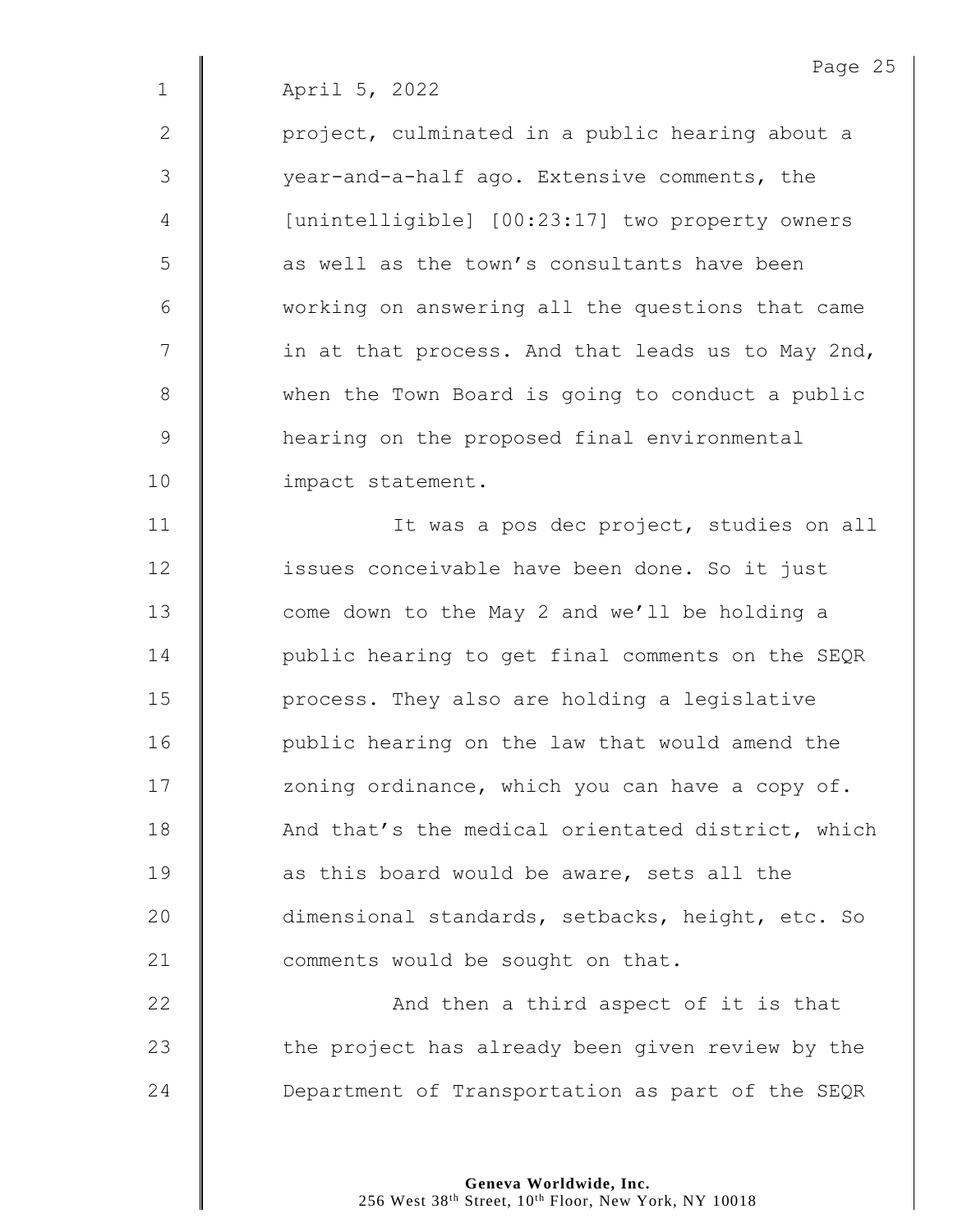2 | process and is proposed that over five million 3 || dollars worth of traffic improvements to the 4 | Route 202 corridor from the city Peekskill line 5 | to the Bear Mountain Parkway would be 6 | incorporated into this project. It would include  $7 \parallel$  signalization at Dayton Lane, the realignment at  $8$   $\parallel$  the hospital entrance and Lafayette, a turning 9 | lane at Lafayette, modification to the Conklin 10 | Avenue traffic light, some signage down the road 11 **and some reconfiguration of the left turn onto** 12 | the Bear Mountain Parkway.

13 **That cost would be done through what's** 14 | known as a traffic improvement assessment area. 15 So cost of it is proposed to be borne solely by 16 | the two properties that would be participating 17 **and those two properties would be the cost of** 18 **that over a period of years, but the work would** 19 **be done up front.** No C of Os could be issued  $20$  | until all the traffic improvements are in place. 21 | So in this process already the 22 **deg** applicants have changed their applications. There 23 Wed as originally proposed a hotel to be supportive 24 **c** of people coming to the hospital for stay. It's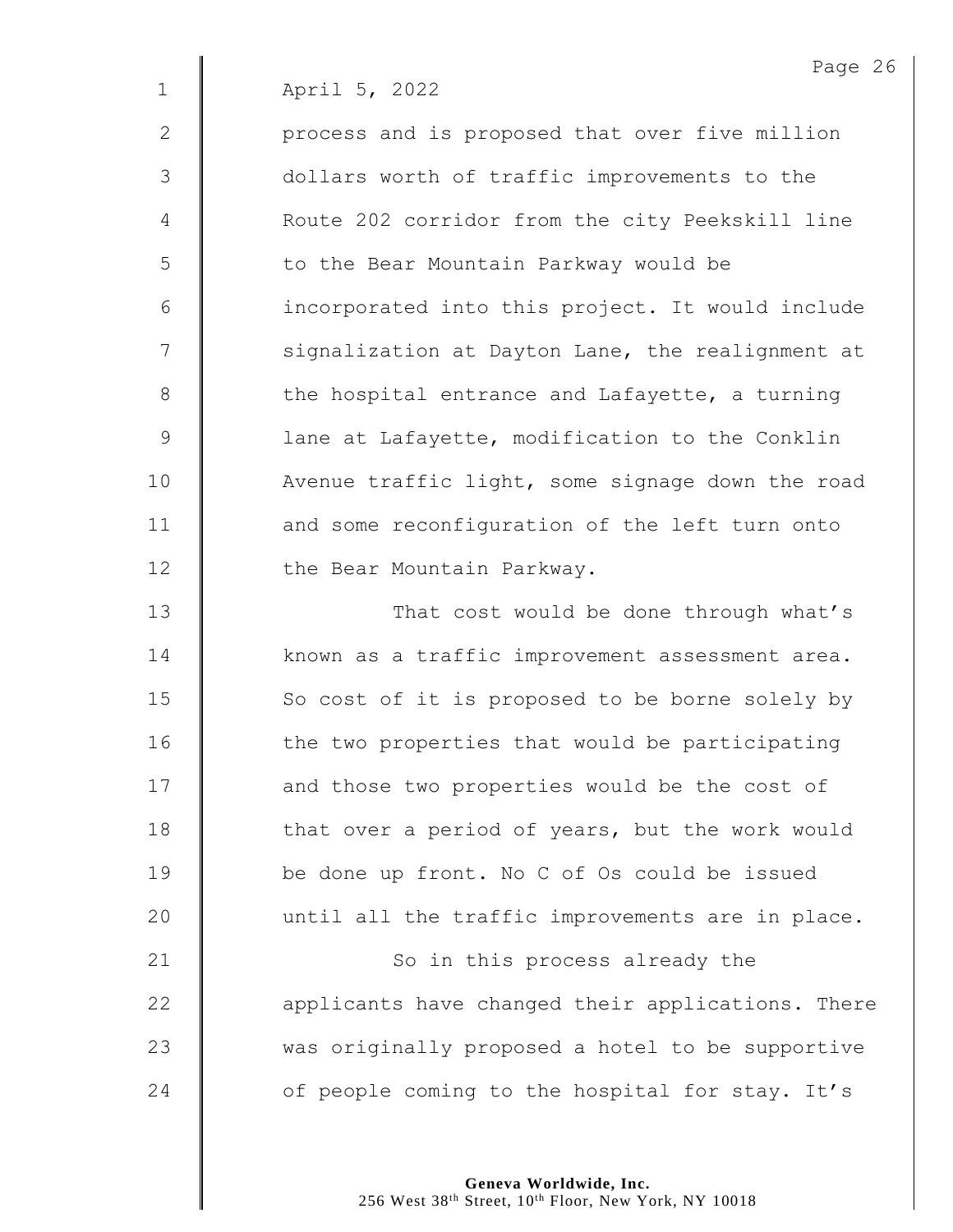2 | been eliminated. There's still an assisted living 3 | facility, there's some apartments. Where the 4 | hotel was, they're asking for condos, so that 5 || there would be a continuum of living facilities  $6 \parallel$  55 and older, assisted living, with the hospital 7 **M** medical facilities across the street.

**||** On the other parcel, the existing **Manuform** medical center would be demolished, all those medical offices would be moved into a new **building which is now proposed initially to be** 12 | 100,000 square feet. There's about 57,000 square **decial feet of existing medical office space, so it Would be a net increase up to 100,000.** There's 15 | also an alternative where they would also seek 16 | some residential park.

17 | So that's the puzzle and picture right **now.** And the board, obviously, you're a part of **the process, and your comments are being sought** 20 | by the Town Board in their role as lead agent on  $\parallel$  all that. So that's a brief nutshell. It would,  $\parallel$  if the findings statement is adopted and the 23 | zoning ordinance is amended, they would then come  $\parallel$  to you with a site plan application for, a

**Geneva Worldwide, Inc.**

256 West 38th Street, 10th Floor, New York, NY 10018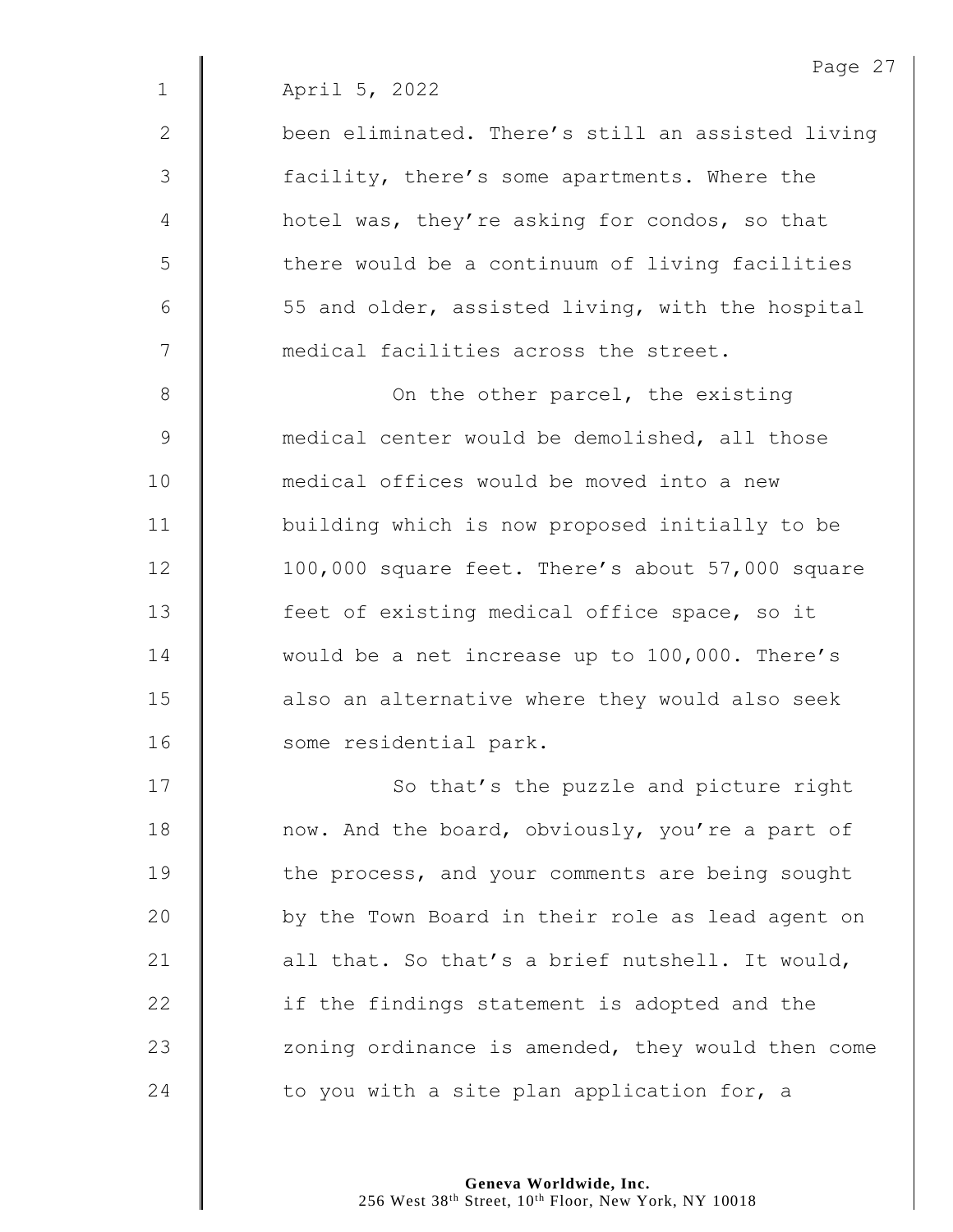|                | Page 28                                          |
|----------------|--------------------------------------------------|
| $\mathbf 1$    | April 5, 2022                                    |
| 2              | subdivision and site plan, because the parcels,  |
| $\mathfrak{Z}$ | the Evergreen parcel will be divided into three  |
| 4              | or four separate lots to accommodate the         |
| 5              | different ownership of the proposed uses.        |
| 6              | MS. TAYLOR: Question, they have decided          |
| 7              | they won't do, they won't do like a hotel. They  |
| 8              | don't want that kind of thing. They just want to |
| $\mathcal{G}$  |                                                  |
| 10             | MR. WOOD: During the public hearing              |
| 11             | process, the community was very much opposed to  |
| 12             | the hotel.                                       |
| 13             | MS. TAYLOR: Okay.                                |
| 14             | MR. WOOD: So the developer has                   |
| 15             | withdrawn that part of it and instead has        |
| 16             | proposed I think they're townhouses actually in  |
| 17             | design.                                          |
| 18             | MR. KEHOE: Yes.                                  |
| 19             | MR. WOOD: Owned units though, not                |
| 20             | rentals.                                         |
| 21             | MS. TAYLOR: Townhouses for?                      |
| 22             | MR. KESSLER: Are they senior or?                 |
| 23             | MS. TAYLOR: Seniors?                             |
| 24             | MR. WOOD: Well they wouldn't be age              |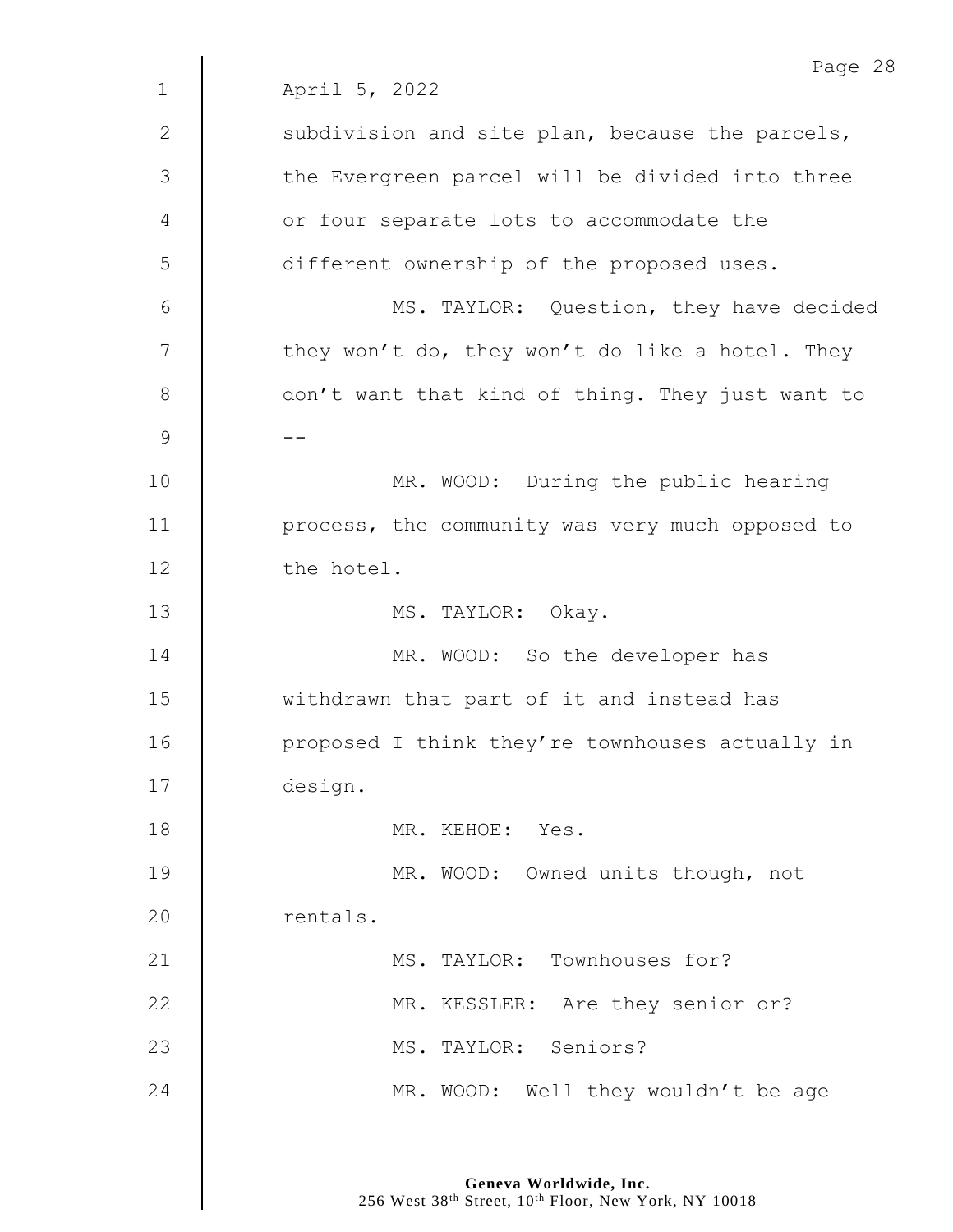Page 29 1 April 5, 2022  $2 \parallel$  restricted, but part of them, that part of them 3 | might be age restricted. That's still being 4 | fleshed out. And then there are apartments which 5 would contain an affordable element. They would  $6$  | also be pre-offered to hospital workers in the 7 | hopes that they would rent there, and then there 8 Would be a pre-offering of 55 and older and 9 | keeping the, you know --10 || MS. TAYLOR: Did they --11 | MR. KEHOE: -- continuum of care. 12 | MR. WOOD: -- the next step of the 13 assisted living. 14 **MR. FOLEY:** So when you say apartment, 15 | vou mean that could be the five-story, the so 16 called five-story? 17 | MR. WOOD: That's the, that's what's 18 **proposed now, to be up to five stories, yeah.** 19 || MR. FOLEY: Okay. 20 **MR. KEHOE:** One other thing that, at the 21  $\parallel$  time of the DEIS, there was no affordability 22 **Component.** Now it's been written into the 23 **J** ordinance, there's a ten percent requirement of 24 affordability.

> **Geneva Worldwide, Inc.** 256 West 38<sup>th</sup> Street, 10<sup>th</sup> Floor, New York, NY 10018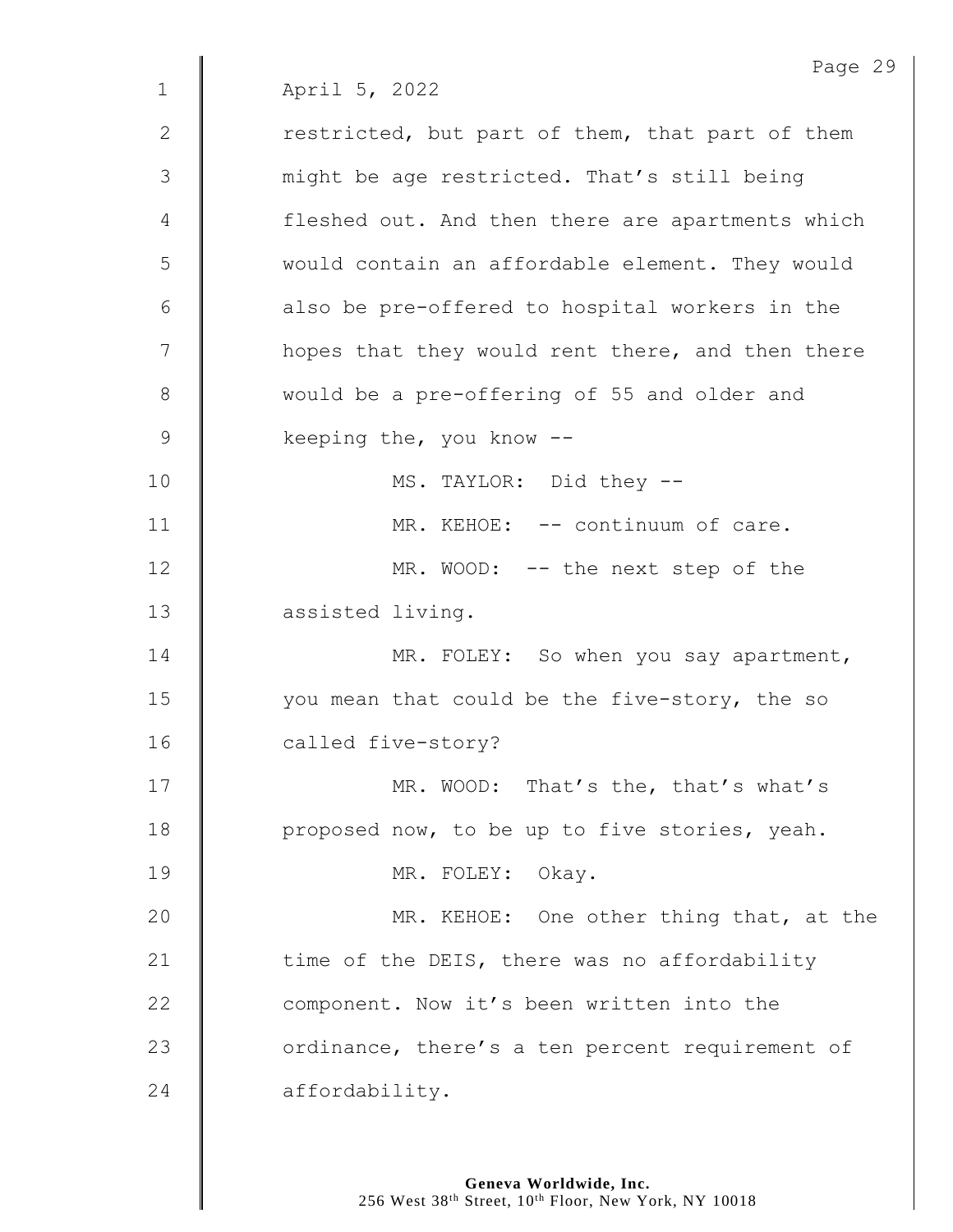|              | Page 30                                           |
|--------------|---------------------------------------------------|
| $\mathbf{1}$ | April 5, 2022                                     |
| $\mathbf{2}$ | MS. TAYLOR: Okay.                                 |
| 3            | MR. FOLEY: And can I ask, as far as,              |
| 4            | it's May 2nd, Monday, and our meeting is May 3rd, |
| 5            | the next night. As far as our posture and         |
| 6            | protocol for planning board as individuals or as  |
| 7            | a board, attendance at the May 2nd meeting?       |
| 8            | MR. WOOD: You're certainly permitted,             |
| 9            | $it's$ a $-$                                      |
| 10           | MR. FOLEY: Welcome, but, okay.                    |
| 11           | MR. WOOD: It's a public meeting. The              |
| 12           | board, the Town Board is going to keep a time     |
| 13           | period for written comments up through I believe  |
| 14           | it's May 16th.                                    |
| 15           | MR. KEHOE: Yes.                                   |
| 16           | MR. WOOD: And that would be where your            |
| 17           | comments would come in after.                     |
| 18           | MR. FOLEY: Yeah, I don't mean to                  |
| 19           | comment.                                          |
| 20           | MR. WOOD: I understand.                           |
| 21           | MR. KESSLER: So board comments are due            |
| 22           | -- I'm sorry.                                     |
| 23           | MR. FOLEY: No, but then what could be             |
| 24           | the disposition after the culmination after the   |
|              |                                                   |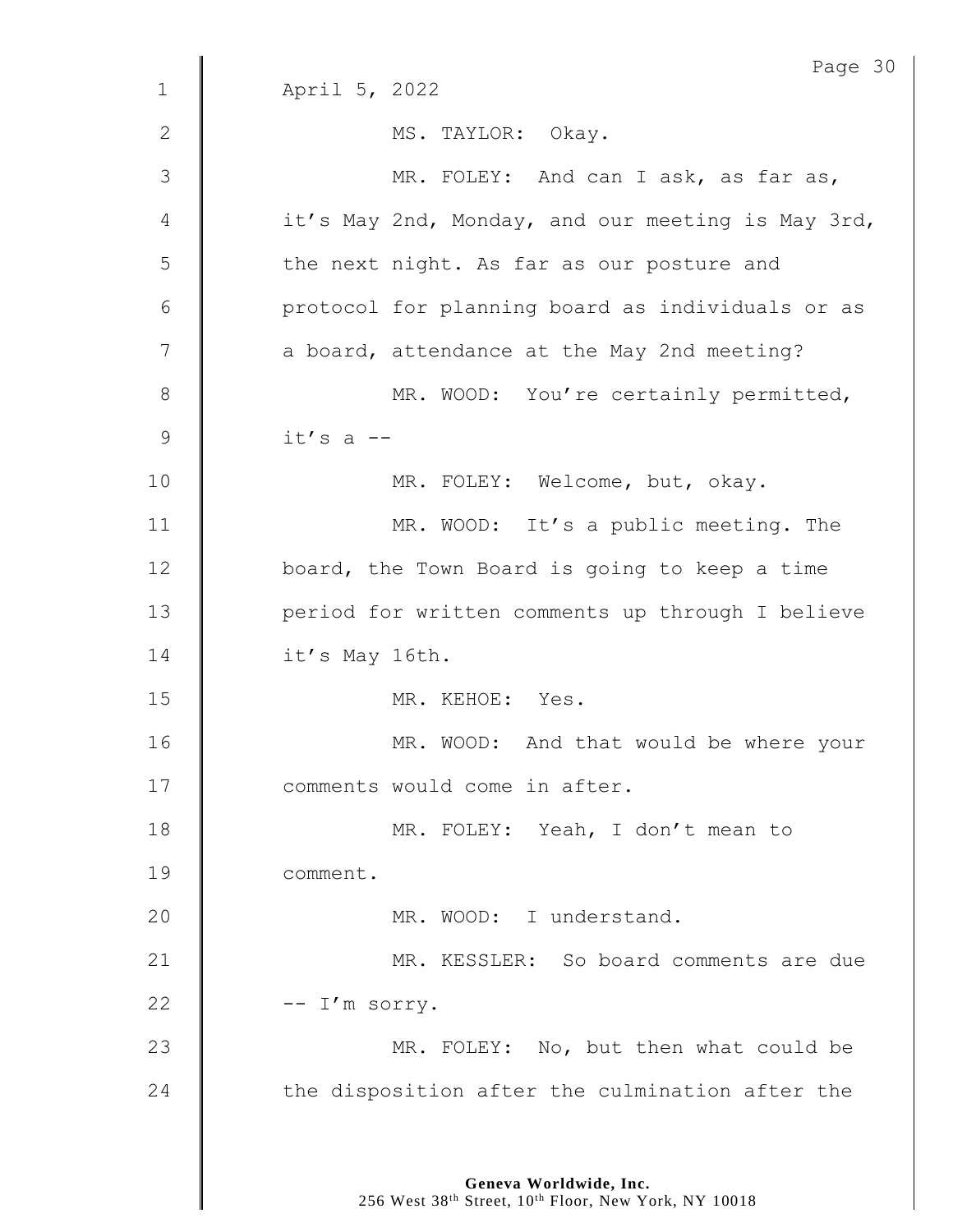|                | Page 31                                           |
|----------------|---------------------------------------------------|
| $\mathbf{1}$   | April 5, 2022                                     |
| $\mathbf{2}$   | May 2nd meeting?                                  |
| $\mathfrak{Z}$ | MR. WOOD: Well, what would happen then            |
| 4              | is that at some point, if the Town Board wants to |
| 5              | address it --                                     |
| 6              | MR. FOLEY: They could call us?                    |
| 7              | MR. WOOD: -- they would consider a                |
| $8\,$          | findings statement under SEQR and in that they    |
| $\mathsf 9$    | can either endorse it as is, they would shrink    |
| 10             | it, they could modify it.                         |
| 11             | MR. KEHOE: But they could close the               |
| 12             | hearing on May 2nd, or continue the hearing       |
| 13             | whenever they close it, there will be a comment   |
| 14             | period beyond that date.                          |
| 15             | MR. FOLEY: Then finding, okay.                    |
| 16             | MR. KESSLER: So our comments are                  |
| 17             | requested by when?                                |
| 18             | MR. KEHOE: Well, we'll talk about it on           |
| 19             | May 3rd.                                          |
| 20             | MR. KESSLER: May 3rd?                             |
| 21             | MR. KEHOE: And I'll have to have                  |
| 22             | something back to the Town Board by May 16th, but |
| 23             | so, $I'11$ --                                     |
| 24             | MR. KESSLER: When do you need them from           |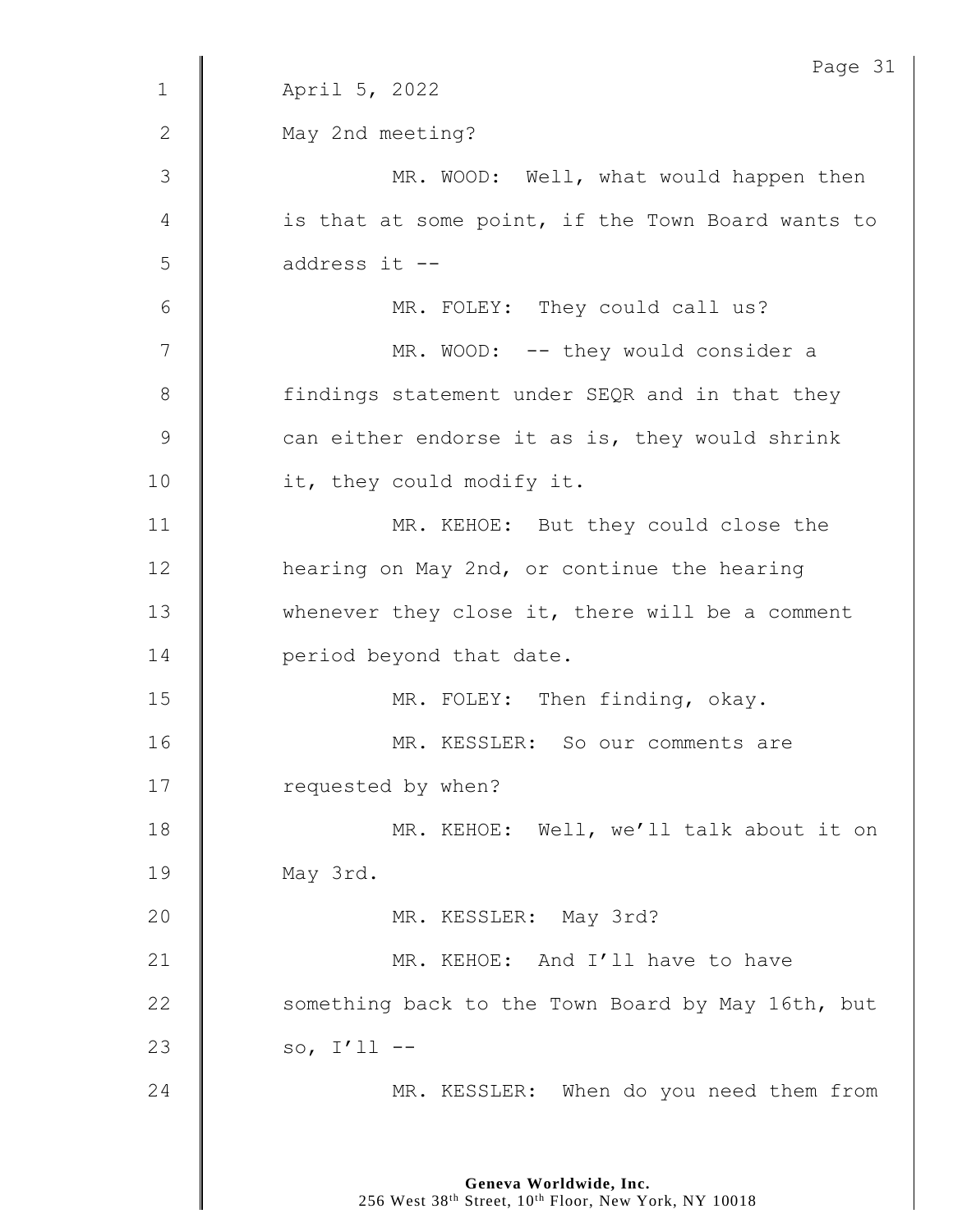|              | Page 32                                           |
|--------------|---------------------------------------------------|
| $\mathbf{1}$ | April 5, 2022                                     |
| 2            | us I guess?                                       |
| 3            | MR. KEHOE: Well, you can send them to             |
| 4            | me between now and May 3rd. I'm also, I have it   |
| 5            | here, I just didn't get it to you, you know, as   |
| 6            | Tom already touched upon, the size of the MOD was |
| 7            | reduced from 105 to 69 acres. I've gone through   |
| 8            | with all the changes.                             |
| $\mathsf 9$  | MR. KESSLER: Okay.                                |
| 10           | MR. KEHOE: I want to get that to you,             |
| 11           | I'll email that to everybody. Then you can look   |
| 12           | at it, look at it online, informally get me       |
| 13           | comments or wait to discuss it on May 3rd.        |
| 14           | MR. KESSLER: So the original document             |
| 15           | we received two years ago or whenever, that's     |
| 16           | changed?                                          |
| 17           | MR. KEHOE: Yes. That was the DEIS.                |
| 18           | MR. KESSLER: Looking at that point is             |
| 19           | useless.                                          |
| 20           | MR. KEHOE: Correct. Yeah.                         |
| 21           | MR. KESSLER: So we have to look at the            |
| 22           |                                                   |
| 23           | MR. KEHOE: At the FEIS.                           |
| 24           | MR. KESSLER: The FEIS?                            |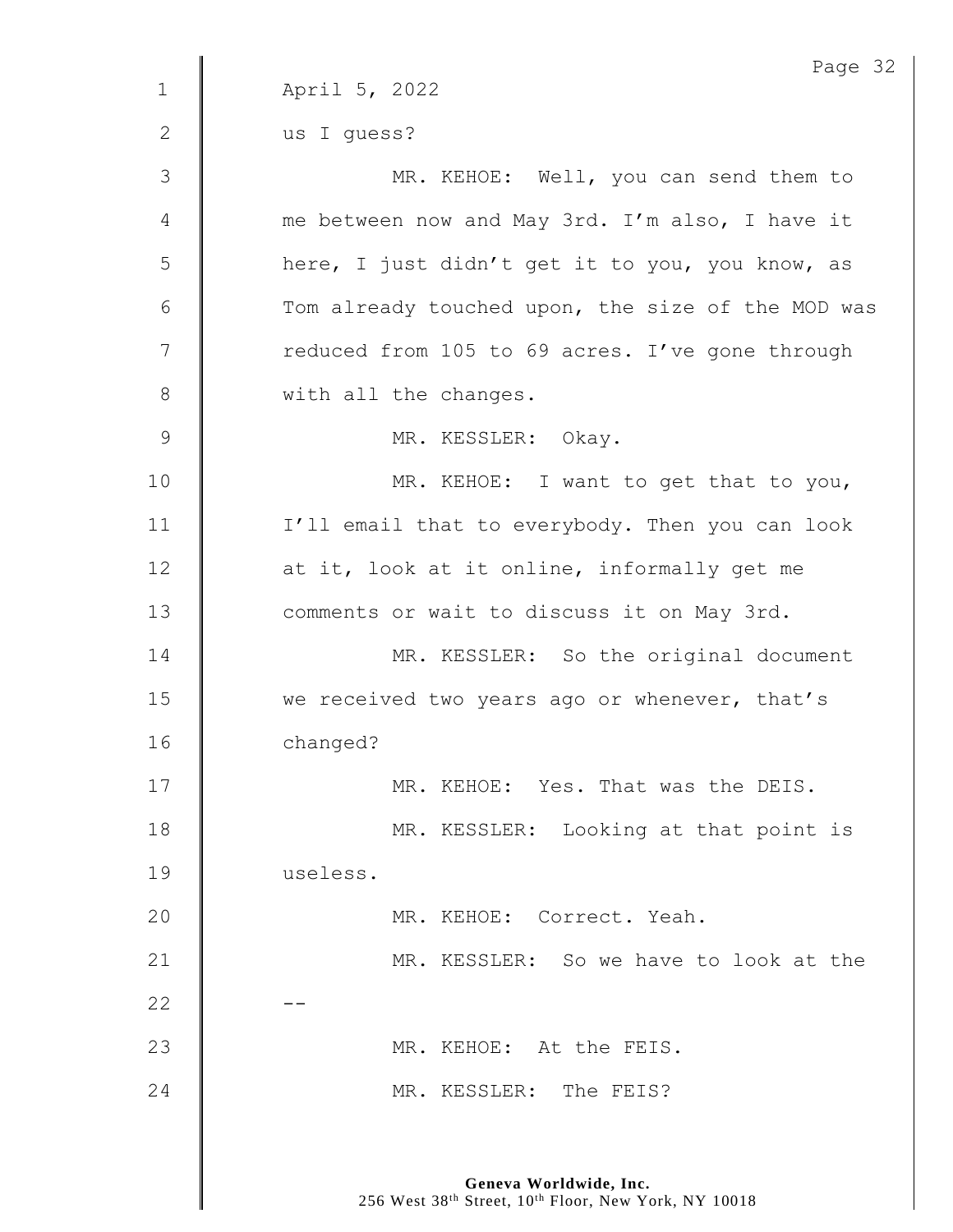|                | Page 33                                        |
|----------------|------------------------------------------------|
| $\mathbf 1$    | April 5, 2022                                  |
| 2              | MR. KEHOE: Which is online,                    |
| $\mathfrak{Z}$ | townofcortdlandt.com/projects/MOD I think. The |
| 4              | link is -- you got the document where the link |
| 5              | is.                                            |
| 6              | MR. FOLEY: As far as our memo of two           |
| $\overline{7}$ | years ago, I realize March 2020, to the Town   |
| $\,8\,$        | Board, did we get any feedback from the Town   |
| $\mathsf 9$    | Board?                                         |
| 10             | MR. KEHOE: They added affordable units         |
| 11             | to, you know.                                  |
| 12             | MR. FOLEY: Oh, okay.                           |
| 13             | MR. KEHOE: So.                                 |
| 14             | MR. WOOD: Well, to terminate you would         |
| 15             | have to look at the FEIS to see if those       |
| 16             | comments, how they were responded to.          |
| 17             | MR. FOLEY: Okay.                               |
| 18             | MR. WOOD: All comments have to be              |
| 19             | either acknowledged or responded to.           |
| 20             | MR. FOLEY: Right.                              |
| 21             | MS. TAYLOR: I'm good. Anything else            |
| 22             | from anyone? Okay, great. Okay, then.          |
|                |                                                |
| 23             | MS. DECKER: Motion to adjourn at 7:40 -        |
| 24             |                                                |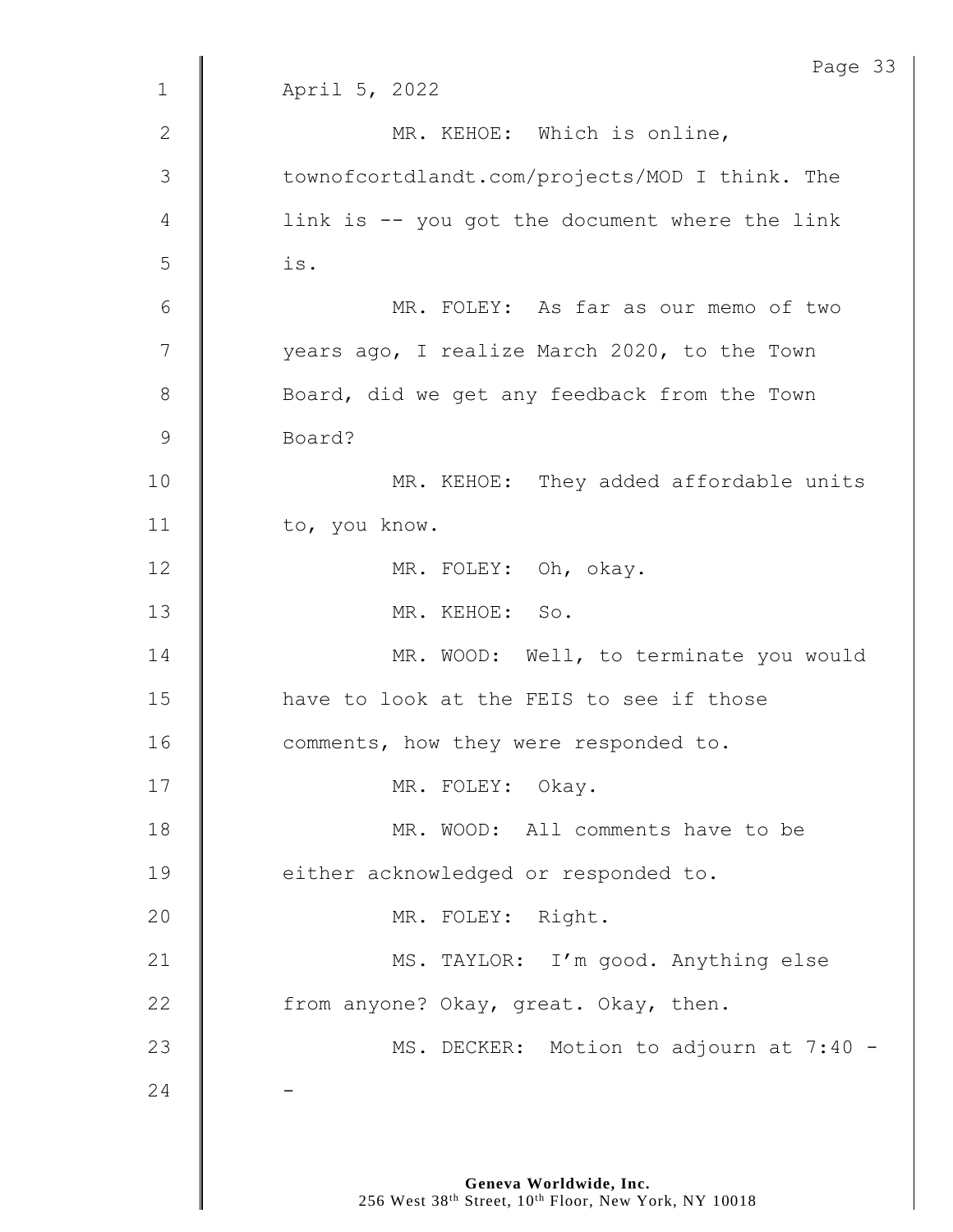|                | Page 34                                           |
|----------------|---------------------------------------------------|
| $\mathbf 1$    | April 5, 2022                                     |
| 2              | MR. KEHOE: Well --                                |
| $\mathfrak{Z}$ | MS. DECKER: No motion, but --                     |
| 4              | MR. KEHOE: Well, hang on, but I don't             |
| 5              | know if you have to do anything, but just with    |
| 6              | respect to the MOD.                               |
| 7              | MS. TAYLOR: Tom?                                  |
| 8              | MR. BIANCHI: I'll take this one. Madam            |
| $\mathsf 9$    | Chair, I move that we refer consideration of the  |
| 10             | MOD district back to staff for review and further |
| 11             | discussion and comments from the planning board.  |
| 12             | MR. FOLEY: Second. Second.                        |
| 13             | MS. TAYLOR: Alright. On the question,             |
| 14             | all in favor?                                     |
| 15             | MULTIPLE: Aye.                                    |
| 16             | MS.<br>TAYLOR: Good                               |
| 17             | MR. FOLEY: Did we do the minutes?                 |
| 18             | MR. KEHOE: Yeah, I don't think you did            |
| 19             | the minutes at the beginning.                     |
| 20             | MS. TAYLOR: Okay.                                 |
| 21             | MR. KEHOE: But you can always do them             |
| 22             | at the end.                                       |
| 23             | MS. TAYLOR: This is ridiculous. We're             |
| 24             | not doing minutes. We have one minute, I think.   |
|                |                                                   |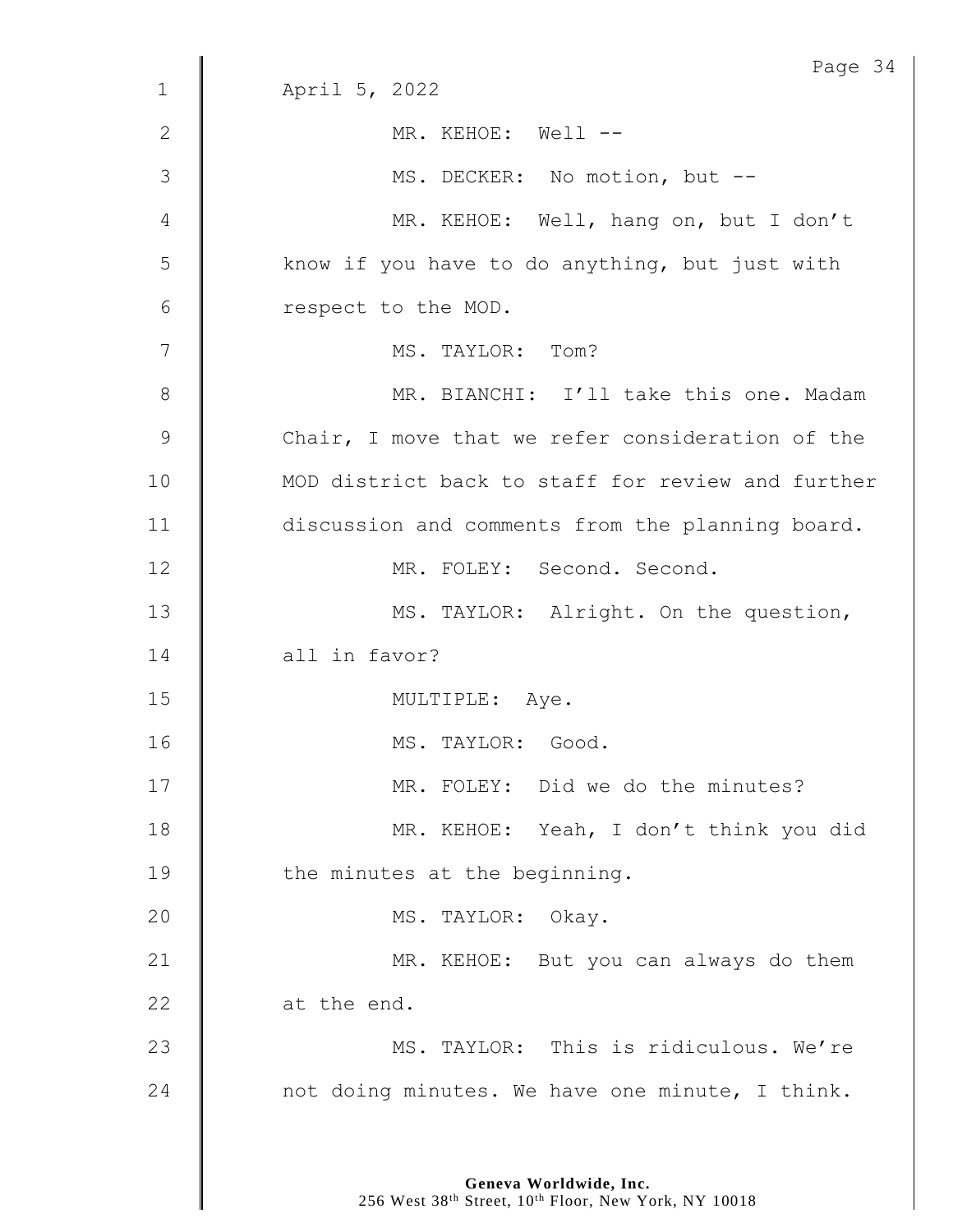|               | Page 35                                         |
|---------------|-------------------------------------------------|
| $\mathbf 1$   | April 5, 2022                                   |
| $\mathbf{2}$  | We did get one bunch --                         |
| 3             | MR. KEHOE: You got two minutes.                 |
| 4             | MS. TAYLOR: We did get, we have them?           |
| 5             | Okay, both. Alright then. Alright, let me do    |
| 6             | that. Let me find the paper. That was for March |
| 7             | and for --                                      |
| $8\,$         | MR. KEHOE: The special meeting on               |
| $\mathcal{G}$ | January 26th and the March 1st meeting.         |
| 10            | MS. TAYLOR: Let me just do this then.           |
| 11            | Can I have a motion please to adopt the minutes |
| 12            | of January 26th and March 1st?                  |
| 13            | MR. KESSLER: So moved.                          |
| 14            | MS. TAYLOR: Thank you.                          |
| 15            | MR. KIMMERLING: Second.                         |
| 16            | MR. FOLEY: Second.                              |
| 17            | MS. TAYLOR: Thank you. On the question?         |
| 18            | MULTIPLE: Aye.                                  |
| 19            | MR. BIANCHI: Oh, no, on the question.           |
| 20            | I'm sorry. We jumped it.                        |
| 21            | MS. TAYLOR: Okay. We'll pull it                 |
| 22            | together. Okay.                                 |
| 23            | MS. DECKER: Are we adjourned, it's 7:40         |
| 24            | p.m.                                            |
|               |                                                 |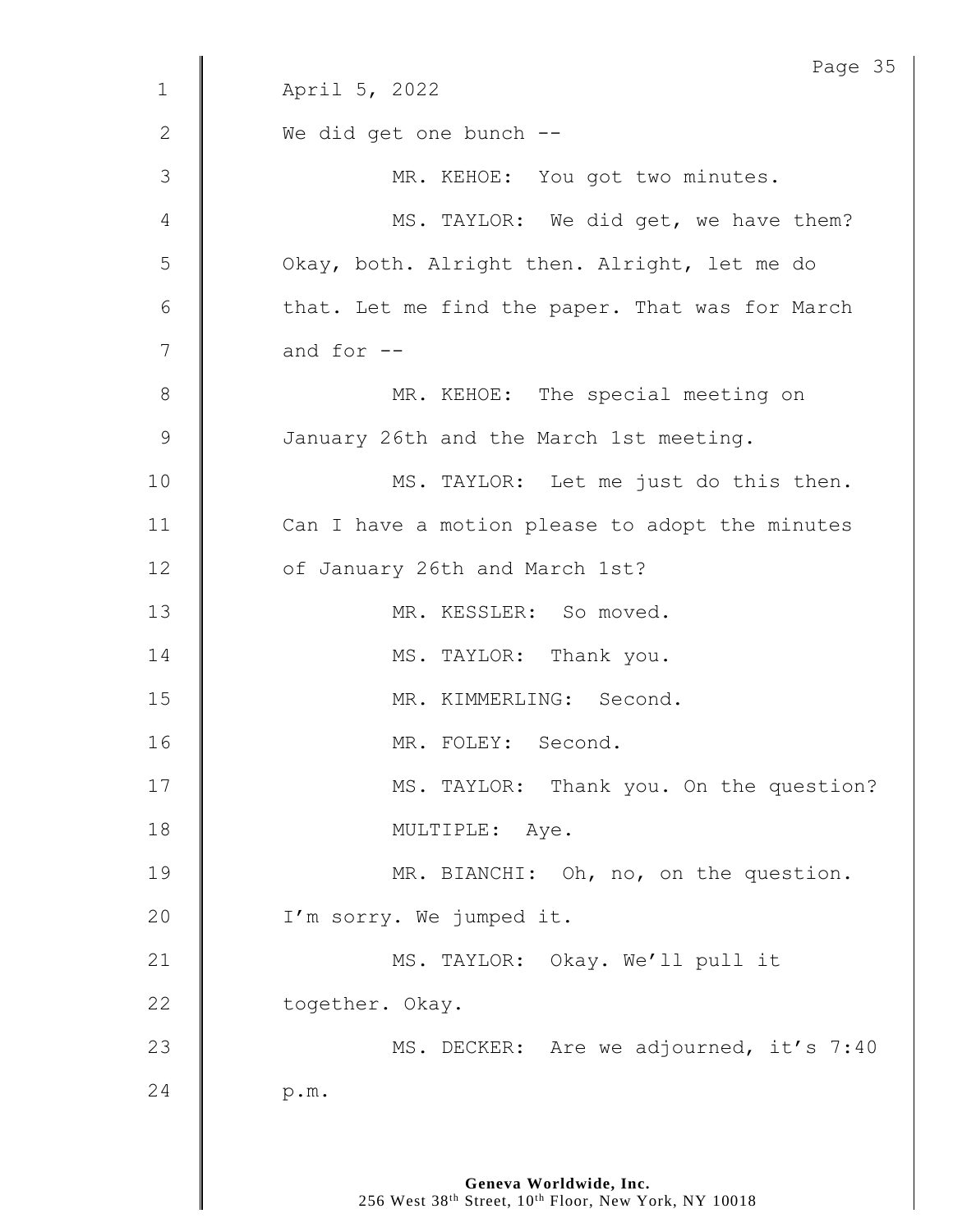|                | Page 36                                |
|----------------|----------------------------------------|
| $\mathbf{1}$   | April 5, 2022                          |
| $\mathbf{2}$   | MS. TAYLOR: Okay.                      |
| $\mathcal{S}$  | MR. KEHOE: I think you more or less    |
| $\overline{4}$ | adopted the minutes.                   |
| 5              | MS. DECKER: Are we adopting the        |
| $\sqrt{6}$     | minutes? I move to adopt the minutes.  |
| $\overline{7}$ | MR. KESSLER: No, that was --           |
| $\,8\,$        | MS. DECKER: I can do anything you guys |
| $\mathsf 9$    | want.                                  |
| 10             | MR. FOLEY: It's 7:40.                  |
| 11             | (The public board meeting concluded at |
| 12             | 7:40 p.m.                              |
| 13             |                                        |
| 14             |                                        |
| $15\,$         |                                        |
| 16             |                                        |
| 17             |                                        |
| 18             |                                        |
| 19             |                                        |
| 20             |                                        |
| 21             |                                        |
| 22             |                                        |
| 23             |                                        |
| 24             |                                        |
|                |                                        |